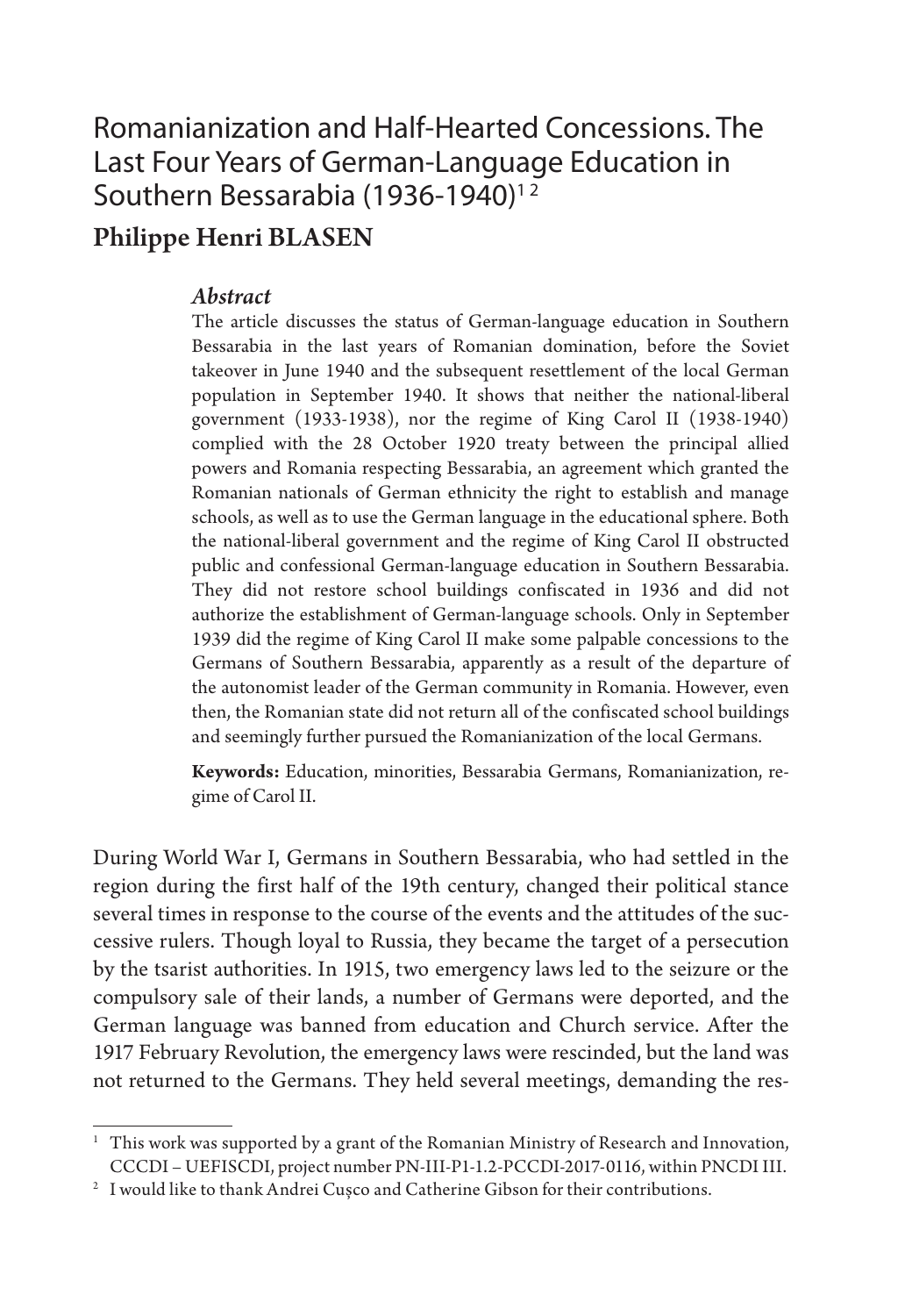# 54 **PLURAL**  $\left\{\begin{matrix} 1 & 0 \\ 0 & 0 \end{matrix}\right\}$  vol. 9, no. 1, 2021

toration of their autonomy and the recognition of their economic, social, and cultural rights. In late 1917 and in 1918, the Germans requested the protection of the German Empire and some of their local leaders envisaged the creation of an autonomous region in Southern Bessarabia, a union with Austrian-ruled Ukraine, or even their resettlement to Germany.3 Almost a year after Sfatul Țării proclaimed the union of the Moldavian Democratic Republic (Bessarabia) with Romania on 9 April 1918 (Julian calendar: 27 March 1918), a congress of German settlers convened in the commune of Tarutino on 20 March 1919 (Julian calendar: 7 March 1919) and declared their allegiance to Romania. The congress referred to the decisions of Sfatul Țării "that every nation has the right to be led, taught, administrated, and judged in its own language and by its own sons, and to have a corresponding representation in the legislature and the government, which representation guarantees the autonomy of the Church and the school, as well as the rights owed to the German settlers".4 This reference was anachronistic, as Sfatul Țării had abandoned the conditions for the union on 10 December 1918 (Julian calendar: 27 November 1918),<sup>5</sup> which included "respect for the rights of the minorities in Bessarabia".6 However, when on 3 March 1920 the Supreme Council of the Paris Peace Conference declared itself ready to recognise the treaty on "the reunion of Bessarabia with Romania", the Supreme Council also considered "that the rights of minorities in [Bessarabia] should be guaranteed on the same terms as those residing in other parts of the Romanian Kingdom", with the possibility of an arbitration of the League of Nations.7 A provision to this effect was included under Article 3 of the 28 October 1920 treaty between the principal allied powers and Romania respecting Bessarabia.<sup>8</sup> The

<sup>&</sup>lt;sup>3</sup> Svetlana Suveică, "Negotiating Loyalty: The Bessarabian Germans from the Russian Empire to the Romanian Nation-State (1917-1919)," in *Mutter: Land - Vater: Staat: Loyalitätskonflikte, politische Neuorientierung und der Erste Weltkrieg im österreichisch-russländischen Grenzraum*, ed. Florian Kührer-Wielach and Markus Winkler (Regensburg: Friedrich Pustet, 2017), 135-152.

<sup>4</sup> Ștefan Ciobanu, *Unirea Basarabiei: Studiu și documente cu privire la mișcarea națională din Basarabia în anii 1917-1918* (București: Cartea Românească, 1929), 258-260 (doc. 174): "că fiecare nație are dreptul de a fi condusă, educată, administrată și judecată în limba sa și de fii săi și să aibă reprezentare corespunzătoare în corpurile legiuitoare și în guvern, care reprezentare garantează autonomia bisericii și școalei precum și drepturile cuvenite coloniștilor germani".

<sup>5</sup> Ciobanu, *Unirea Basarabiei*, 276-277 (doc. 195).

<sup>6</sup> Ciobanu, *Unirea Basarabiei*, 239-240 (doc. 160): "Respectarea drepturilor minorităților din Basarabia."

<sup>7</sup> The National Archives, CAB 24/99/86, 260: Statement of the Supreme Council on Bessarabia, 03.03.1920.

<sup>8</sup> "Treaty between the principal allied powers and Roumania respecting Bessarabia of 28 October 1920," *The American Journal of International Law* 17, no. 1 Supplements (January 1923): 7-11.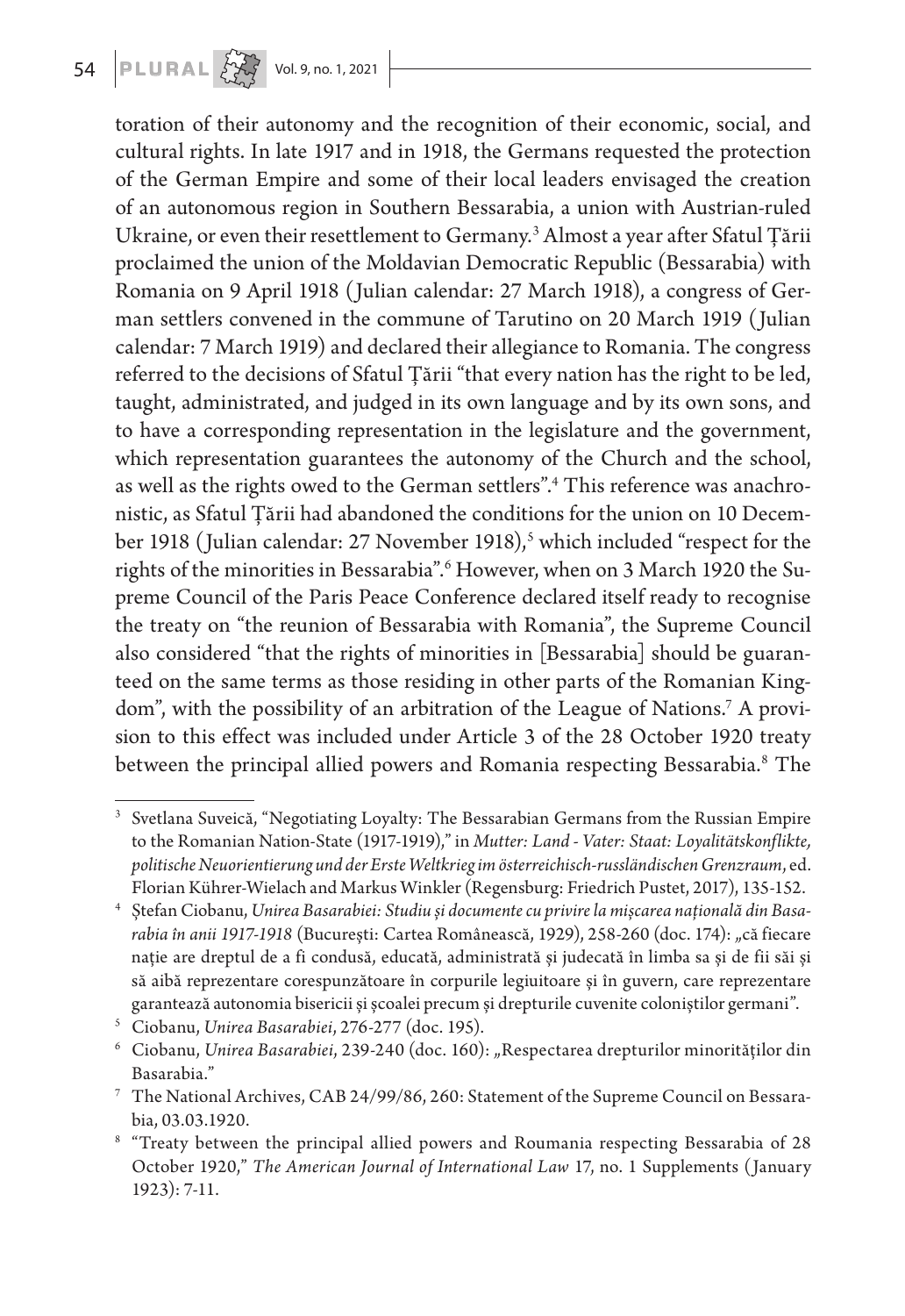article provided for the observance of the treaty between the principal allied and associated powers and Romania that had been signed in Paris the previous year on 9 December 1919. This treaty granted the Romanian nationals the right "to establish, manage and control at their own expense [...] schools and other educational establishments, with the right to use their own language [...]". It further stipulated that "Romania will provide in the public educational system in towns and districts in which a considerable proportion of Romanian nationals of other than Romanian speech are resident adequate facilities for ensuring that in the primary schools the instruction shall be given to the children of such Romanian nationals through the medium of their own language"  $(\text{art. } 10)^9$ 

On the one hand, even though the 28 October 1920 treaty between the principal allied powers and Romania respecting Bessarabia was never ratified by Japan, it was in Romania's interest to strictly abide by it so that the recognition of the union would not be questioned. On the other hand, Germany, who was most concerned by the fate of the Germans in Southern Bessarabia, was not party to the treaty.

This article examines the evolution of German-language education in Southern Bessarabia from the confiscation of the school buildings from the Evangelical Church in autumn 1936 to the cession of Bessarabia to the Soviet Union on 28 June 1940, which led to the resettlement of the local Germans organised by Germany from 15 September 1940.<sup>10</sup> It argues that the Romanian state did not grant the minorities the above-mentioned rights enshrined in the treaty of 28 October 1920 and that the rapprochement between Romania and Germany under the regime of King Carol II (10 February 1938-5/6 September 1940) had only a limited positive impact on German-language education in Southern Bessarabia.

From 1923, German had been gradually replaced by Romanian as the language of instruction in the public schools in the German settlements of Bessarabia.11 Certain confessional schools were dissolved as early as 1924 in the context of Minister Constantin Angelescu's policy to create a national (Romanian)

<sup>&</sup>lt;sup>9</sup> "Treaty between the principal allied and associated powers and Roumania of 9 December 1919," *League of Nations Treaty Series* 5, no. 1-4 (1921): 343.

<sup>10</sup> Dirk Jachomowski, *Die Umsiedlung der Bessarabien-, Bukowina- und Dobrudschadeutschen: Von der Volksgruppe in Rumänien zur "Siedlungsbrücke" an der Reichsgrenze* (München: R. Oldenbourg, 1984), 71.

<sup>&</sup>lt;sup>11</sup> Luminița Fassel, Das deutsche Schulwesen in Bessarabien (1812-1940): Eine komparativ-hi*storische und sozio-kulturelle Untersuchung* (München: Verlag Südostdeutsches Kulturwerk, 2000), 123-129.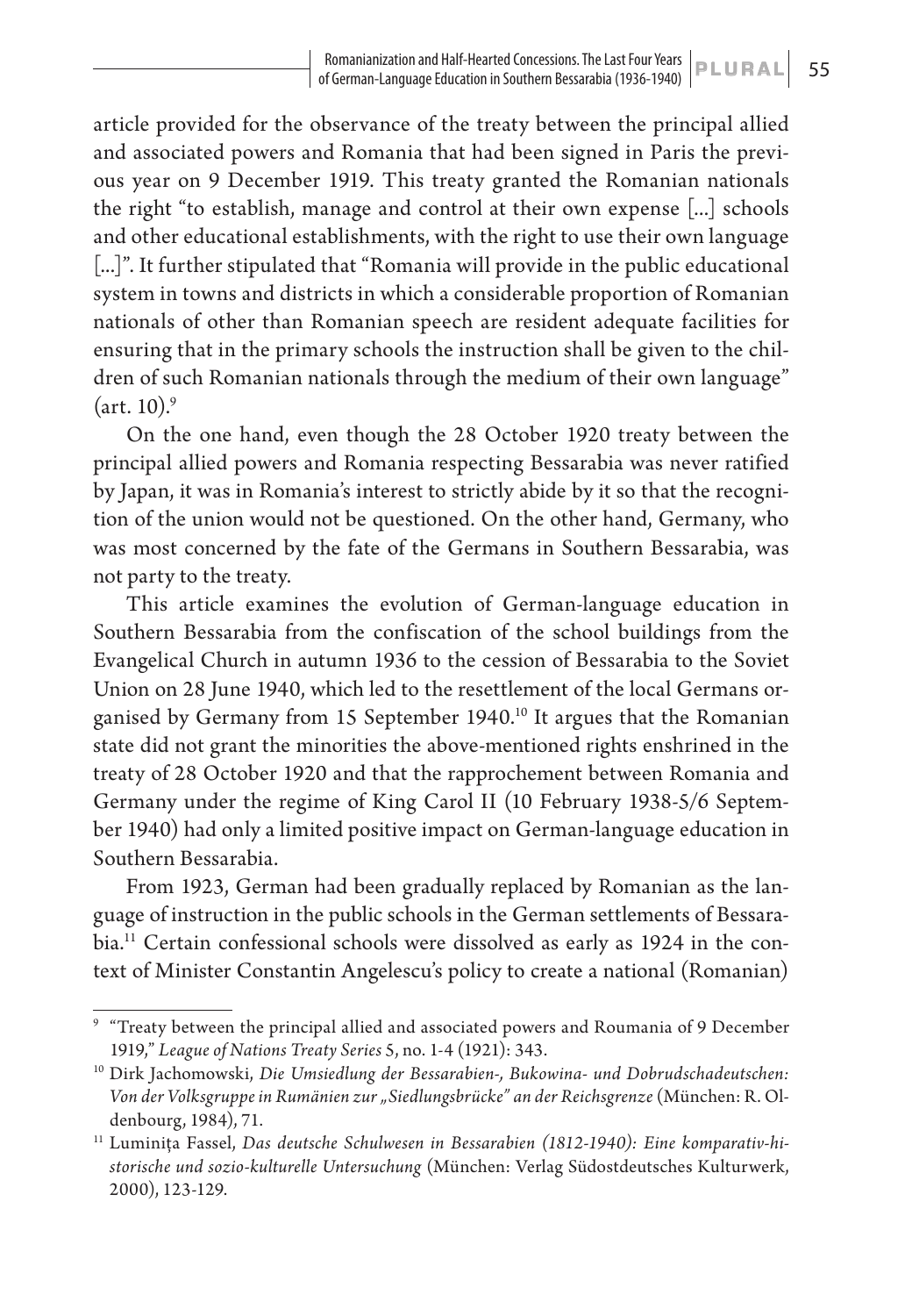school.<sup>12</sup> The Romanian authorities could profit from the uncertain status of the school buildings. As Professor Karl Liebram from Cetatea-Albă wrote in 1925:

> *I cannot make a valid statement if our schools are public or confessional, since the question is still unresolved. We always have had purely confessional local schools and our political representatives continuously endeavour to restore the former situation of our schools, which, in several villages, has been turned upside down in the course of the last eight years.13*

Following the electoral victory of the National-Liberal Party in December 1933, Constantin Angelescu was once again appointed Minister of Education. This was probably the main reason why German language education in Southern Bessarabia was further undermined. No German teacher was appointed beginning with 1933.<sup>14</sup> Native German-speaking teachers were replaced with Romanians. According to historian Luminița Fassel, the number of the former fell from 202 to 136 (or from 202 to 124, according to historian Ute Schmidt) between 1933 and 1938 and the number of the latter rose from 81 to 124 (or from 81 to 238) over the same period.<sup>15</sup> Almost half of the 140 German communes remained without a German teacher.16 For instance, after 1934 in Marienfeld, Tighina county, there were only ethnic Romanian teachers.17 In autumn 1936, the state even confiscated the school buildings and teachers' homes from the Evangelical Church of Augustan Confession.18 The

<sup>12</sup> Fassel, *Das deutsche Schulwesen*, 131. Angelescu was the father of interwar national education in Romania: Irina Livezeanu, *Cultural Politics in Greater Romania: Regionalism, Nation Building, & Ethnic Struggle, 1918-1930* (Ithaca and London: Cornell University Press, 1995), 34-48.

<sup>&</sup>lt;sup>13</sup> Serviciul Județean Sibiu al Arhivelor Naționale (from now on: SJSAN), fond Liga Culturală a Germanilor din România (179), dosar 10, 31: Karl Liebram to the Cultural Office of the Association of the Germans in Greater Romania, 10. December 1925: "Eine gültige Angabe darüber, ob unsere Schulen staatlich oder konfessionell sind, kann ich nicht machen, da diese Frage noch in der Schwebe ist. Wir haben aber von jeher reine konfessionelle Gemeindeschulen gehabt, u. unsere politische Vertretung unablässig bemüht, diese frühere Lage unserer Schulen, die in manchen Dörfern erst in den letzten acht Jahren über den Haufen geworfen ist, wiederherzustellen."

<sup>14</sup> Ute Schmidt, *Die Deutschen aus Bessarabien: Eine Minderheit aus Südosteuropa (1814 bis heute)* (Köln: Böhlau, 2004), 93.

<sup>15</sup> Fassel, *Das deutsche Schulwesen*, 175; Schmidt, *Die Deutschen*, 93.

<sup>16</sup> Schmidt, *Die Deutschen*, 93.

<sup>&</sup>lt;sup>17</sup> Artur Bogner, "Chronik der Gemeinde Marienfeld, Kreis Tighina," *Deutscher Volkskalender für Bessarabien*, 1937, 63.

<sup>18</sup> *Die Rumäniendeutschen zwischen Demokratie und Diktatur: Der politische Nachlass von Hans Otto Roth 1919-1951*, ed. Klaus Popa (Frankfurt/Main: Peter Lang, 2003), 554-556 (doc. 309).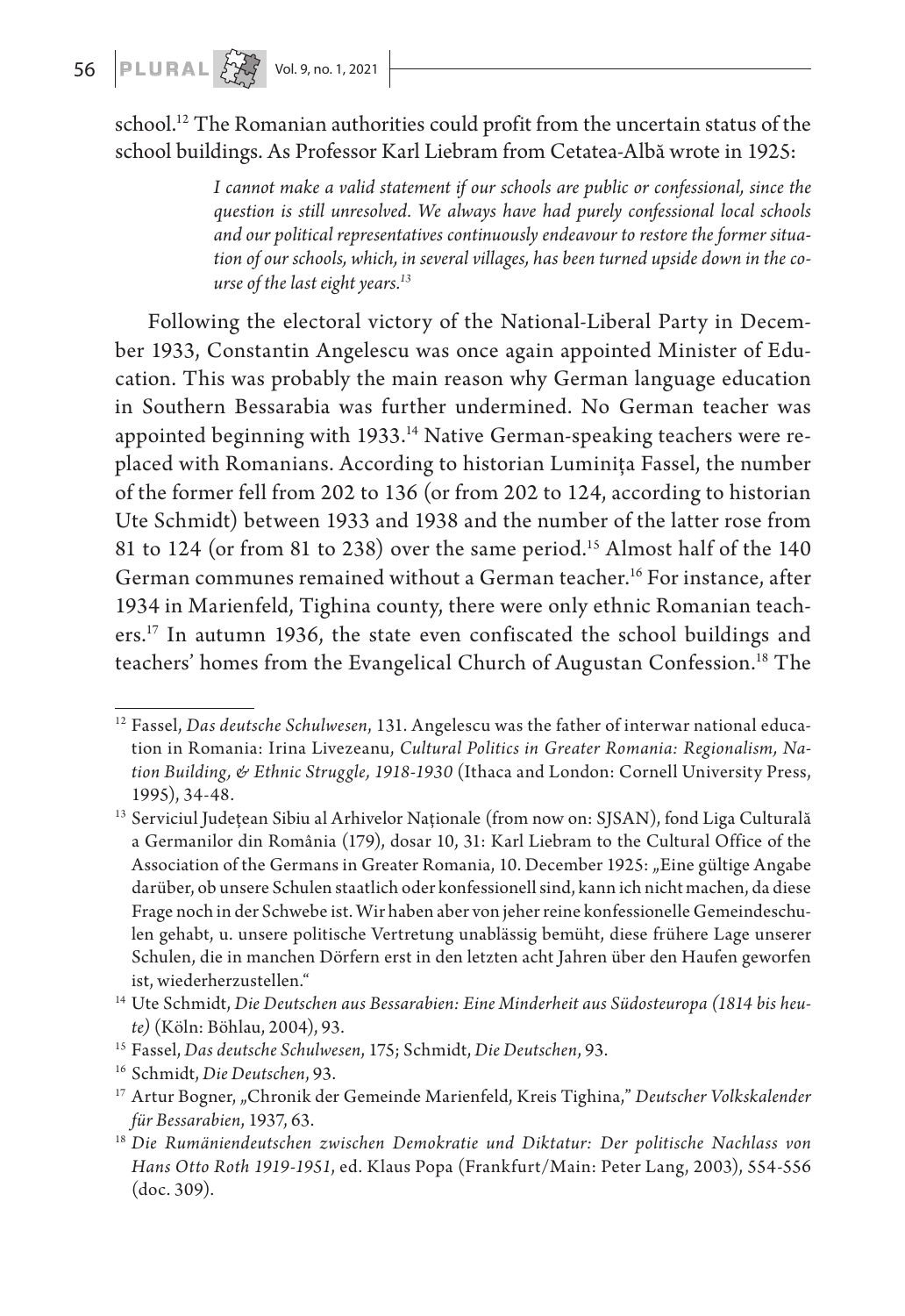exact moment of the confiscation could not be ascertained, but the number of seized buildings purportedly amounted to  $140<sup>19</sup>$  suggesting that the schools of all German communes were seized. A German delegation headed by Hans Otto Roth, the chairman of the German Party parliamentary group, which had represented the whole German minority since 1935, discussed the issue with the Minister of the Interior in late November or early December 1936. Roth emphasised that the parishes had been stripped of their rents (paid for by the state), that some German teachers had been forced to hand over their living quarters to ethnic Romanian teachers, and that the Evangelical Church could no longer consider the establishment of confessional (private) schools. These were perhaps the very reasons why the Romanian state had confiscated the buildings, so as to slash the costs and to speed up the Romanianization of the German communes. Eventually, the Minister and Roth agreed on creating a mixed commission.20

However, hostility to German-language education in Southern Bessarabia persisted. A local German newspaper, *Deutsche Zeitung Bessarabiens,* published a letter on 17 November 1937 that had been sent by the school inspectorate of Cetatea-Albă county to the district consistory of the Evangelical Church in Tarutino on 24 September 1937. The letter stated that the German language could be taught as an extracurricular subject for two hours a week if there were enough rooms available. The letter instructed the parishes to rent and furnish suitable rooms in order to get official permission.<sup>21</sup> This was a slap in the face both for the Evangelical Church, which was expected to rent its own confiscated buildings, and for the local Germans whose ability to teach and learn their mother tongue was further restricted.

However, in the same autumn of 1937 the national-liberal president of the senate invited Roth to join the National-Liberal Party in the elections.<sup>22</sup> According to Fritz Fabritius, who was the chairman of the Volksgemeinschaft der Deutschen in Rumänien, the larger political group of the German minority represented by the German Party in parliament, the Volksgemeinschaft had been unable to control the Deutsche Volkspartei, a small breakaway political group of the minority. As the national-liberals were announcing concessions, the

<sup>&</sup>lt;sup>19</sup> "Die Entscheidung," Banater Deutsche Zeitung, November 30, 1937, 2.

<sup>&</sup>lt;sup>20</sup> "Eine Abordnung unserer Parlamentarier beim Innenminister: Die Frage unseres Kirchenvermögens," *Deutsche Zeitung Bessarabiens*, December 2, 1936, 1

<sup>&</sup>lt;sup>21</sup> "Schulisches," Deutsche Zeitung Bessarabiens, November 17, 1937, 2; cf. "Zum Artikel "Schulisches" in Folge 92 der D.Z.B.," *Deutsches Volksblatt* (Tarutino), November 27, 1937, 3.

<sup>&</sup>lt;sup>22</sup> "Der große Appell an die deutschen Wähler," Banater Deutsche Zeitung, December 14, 1937, 2.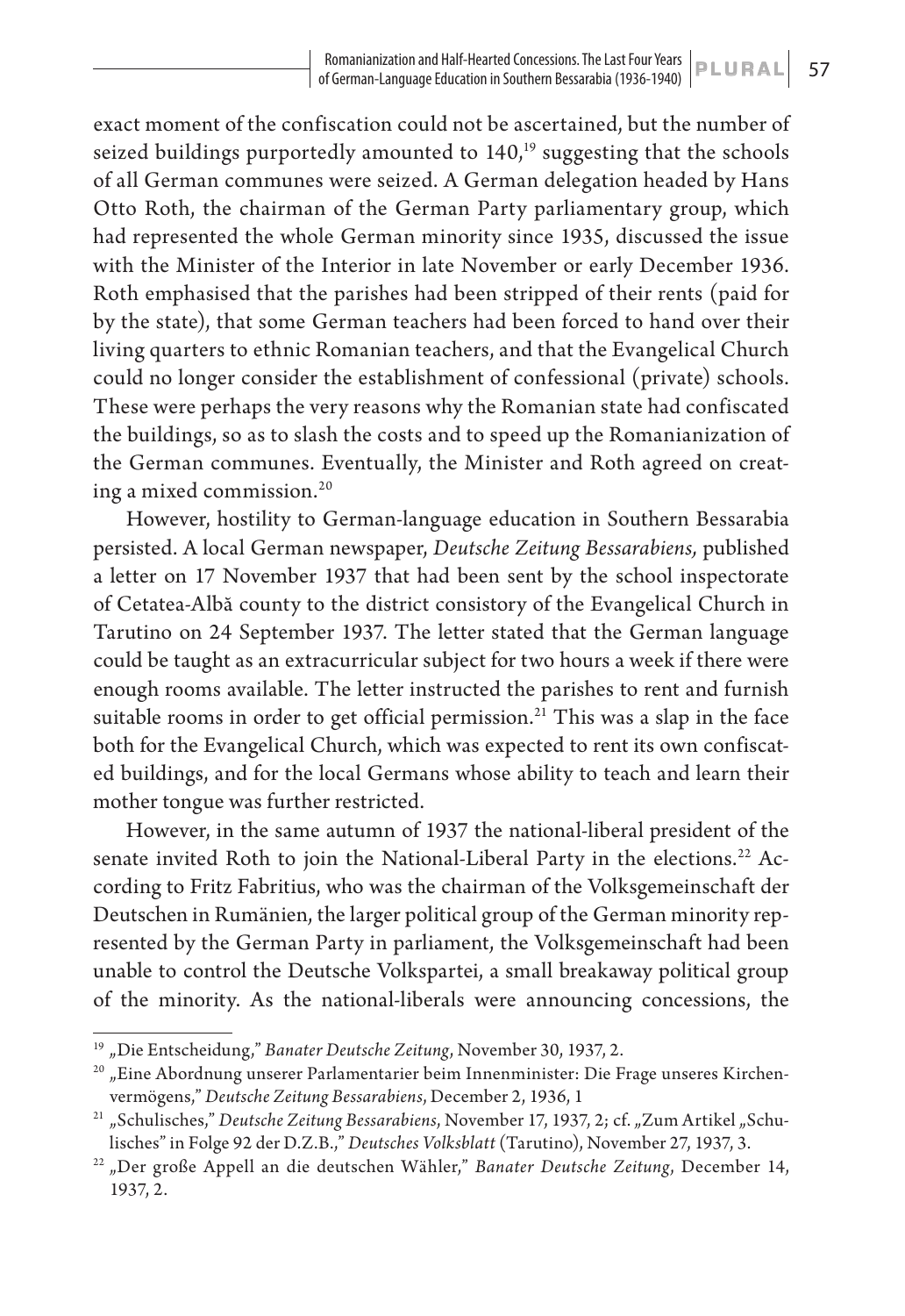Volksgemeinschaft responded to their offer.<sup>23</sup> The German Party attached several preconditions to an electoral agreement with the National-Liberal Party. Among the stipulations was that the government should return the confiscated buildings, respect the legal right to establish new confessional schools, and enforce the legal provision that the Ministry of Education establish public minority language primary schools.<sup>24</sup> The German Party also requested that the graduates of the confessional teachers' school in Sărata/Sarata, Cetatea-Albă county, – the Wernerschule<sup>25</sup> – be appointed at local public primary schools where the language of instruction was German.<sup>26</sup> Fabritius announced the conclusion of the electoral agreement on 26 November 1937, emphasising that the chairman of the National-Liberal Party had promised to authorise the establishment of 21 confessional schools in Bessarabia and Bukovina, to introduce German language education in public schools with German pupils, and to return the school properties in Bessarabia.<sup>27</sup> According to Roth, on 12 December 1937, the Ministry of Education gave Franz Kräuter of the German Party permission to open 18 confessional schools in Bessarabia and 2 in Bukovina.<sup>28</sup> Minister Angelescu also ordered on 15 December 1937 that the legal provision concerning the establishment of public minority language primary schools be implemented in the communes where at least 30 German pupils attended public primary school.<sup>29</sup> According to a "survey on the German colonists in the south of Bessarabia" by

<sup>23</sup> "Aufruf des Landesobmanns," *Siebenbürgisch-Deutsches Tageblatt*, November 28, 1937, 1.

<sup>24</sup> *Monitorul Oficial*, no. 61, June 26, 1924, 8602-8629 (no. 2571, art. 7).

 $25$  The school was established in 1844 under Russian rule with a part of the legacy of Christian Friedrich Werner, a rich merchant from Giengen, Württemberg, who had emigrated to Sarata in 1823, and had died there the same year. At the beginning, the school trained orphans as teachers and clerks for the German colonies without charging them fees. With the war, the school lost its endowment capital. The Romanian state did not subsidise the school, which had to rely on tuition fees and donations. The resulting rise of the tuition fees and the absence of professional prospects caused a decrease in the number of pupils: Karl Baisch, "Kurzgefaßte geschichtliche Übersicht der Gründung und des Bestehens der Kolonieen des sarataer Bezirkes (Schluß)," *Unterhaltungsblatt für deutsche Ansiedler im südlichen Rußland*, September, 1852, 66-67; Albert Mauch, "Zur Geschichte der Wernerschule zu Sarata," *Heimat Kalender für die Deutschen Bessarabiens*, [1921], 76-77; Schmidt, *Die Deutschen*, 93-94.

<sup>26</sup> *Die Rumäniendeutschen*, 554-556 (doc. 309).

<sup>27</sup> "Aufruf des Landesobmanns," *Siebenbürgisch-Deutsches Tageblatt*, November 28, 1937, 1; cf. "Rückgabe unseres Schulvermögens," *Deutsches Volksblatt*, December 1, 1937, 1-2.

<sup>28</sup> "Der große Appell an die deutschen Wähler," *Banater Deutsche Zeitung*, December 14, 1937, 2.

<sup>29</sup> Serviciul Județean Suceava al Arhivelor Naţionale, fond Inspectoratul școlar al județului Baia (209), dosar 2/1938, 89 = fond Inspectoratul școlar al județului Rădăuți (238), dosar 3/1938: copy of ministerial order no. 213102 of 15 December 1937.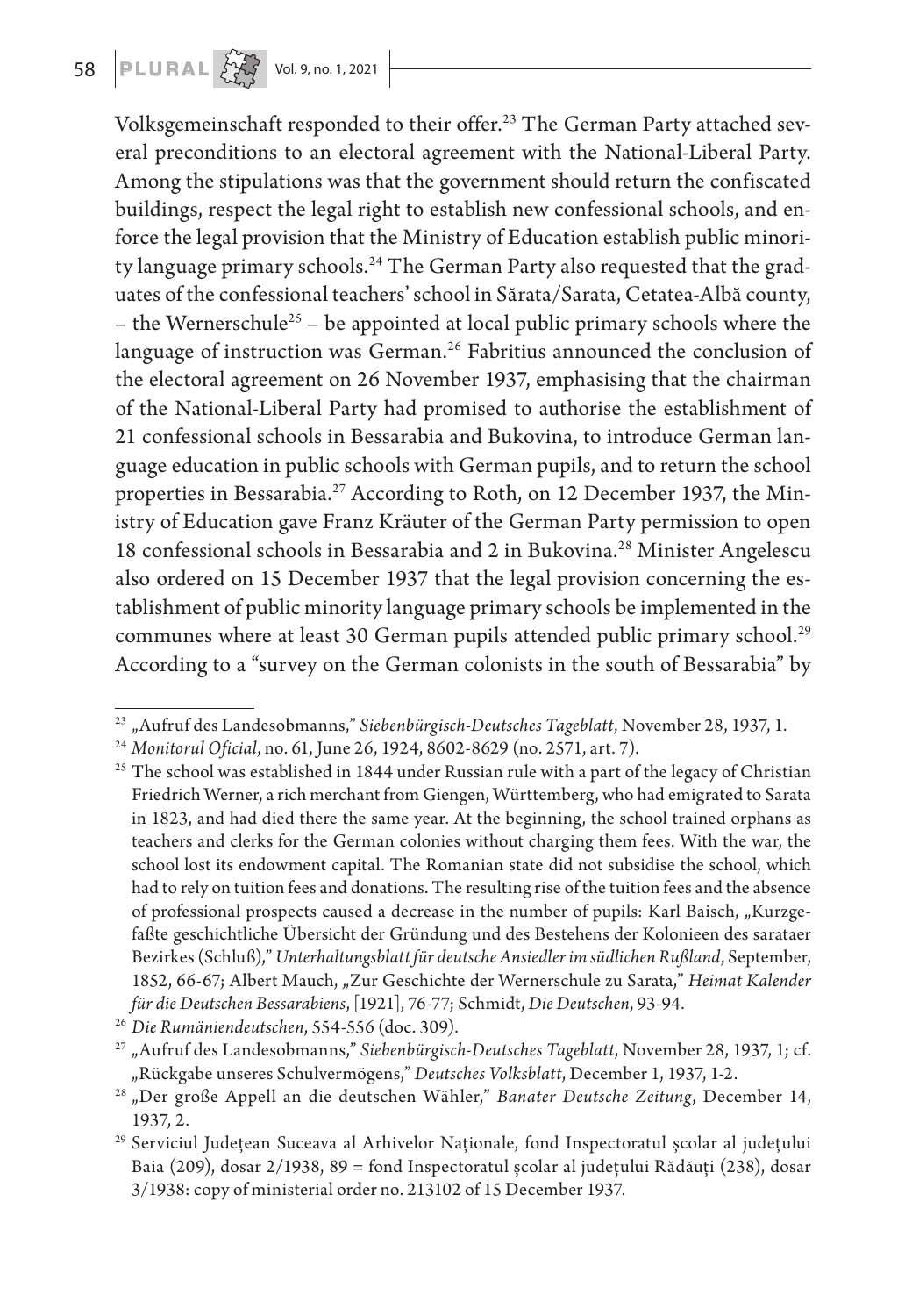the secret service SSI, three decisions by the Ministry of Interior even cancelled the confiscations.<sup>30</sup> Prospects seemed bright for the Germans,<sup>31</sup> that is, until the National-Liberal Party lost the elections on 20 December 1937.

The new far-right national-Christian cabinet also offered the Volksgemeinschaft an electoral agreement in late January 1938, ahead of the elections scheduled for early March. Amongst others, it pledged to implement the promises of the national-liberal government and to grant the Germans cultural autonomy.<sup>32</sup> However, King Carol II staged a coup on 10 February 1938, before the elections were held.

The new regime approached the Deutsche Volkspartei and the Volksgemeinschaft to avoid a similar situation to that which had occurred in Czechoslovakia.<sup>33</sup> The Volksgemeinschaft submitted a statute draft to the King and the Prime Minister in late July 1938, requesting the right to establish German-language schools, teach their own curricula, and train teachers for these schools. It also demanded legal autonomy for the German Churches, including the right to establish, administrate, manage, and finance confessional German language schools with their own curricula and a status equal to that of public schools.<sup>34</sup> The regime published a cabinet decision concerning the regulation of the General Commissariat for Minorities on 4 August 1938, which reaffirmed amongst others the right of the minorities to establish, manage, and control schools, as well as exercise the right to use their own language.<sup>35</sup> This stipulation was in accordance with the treaty between the principal allied and associated powers and Romania of 9 December 1919, which Article 3 of the 28 October 1920 treaty between the principal allied powers and Romania respecting Bessarabia referred to. However, the regime rejected the statute draft of the Volksgemeinschaft. In particular, Prime Minister Patriarch Miron Cristea declared to the German Minister Plenipotentiary Wilhelm Fabricius on 5 August 1938 that he deemed the number of German-language schools too large and that it would be

<sup>30</sup> Serviciul Arhive Naționale Istorice Centrale (from now on: SANIC), fond P.C.M. - S.S.I. (2379), dosar 74/1939, 17: report on the German colonists in the south of Bessarabia.

<sup>31</sup> "Auf bauarbeit für deutsche Zukunft," *Siebenbürgisch-Deutsches Tageblatt*, December 19, 1937, 1.

 $^{32}$  Politisches Archiv des Auswärtigen Amts, RAV Czernowitz, Paket  $5/2$ : the German minister plenipotentiary to the Auswärtiges Amt, 3 February 1938.

<sup>33</sup> Rebecca Haynes, *Romanian Policy towards Germany, 1936-40* (Houndmills: Macmillan Press, 2000), 71.

<sup>34</sup> SANIC, fond Direcția Generală a Poliției (2350), dosar 179/1938, 4-10: memorandum draft, 25 July 1938.

<sup>35</sup> *Monitorul Oficial*, no. 178, August 4, 1938, 3595 (no. 1750 bis, art. 1); 3588 (no. 2761, art. 3-3-b).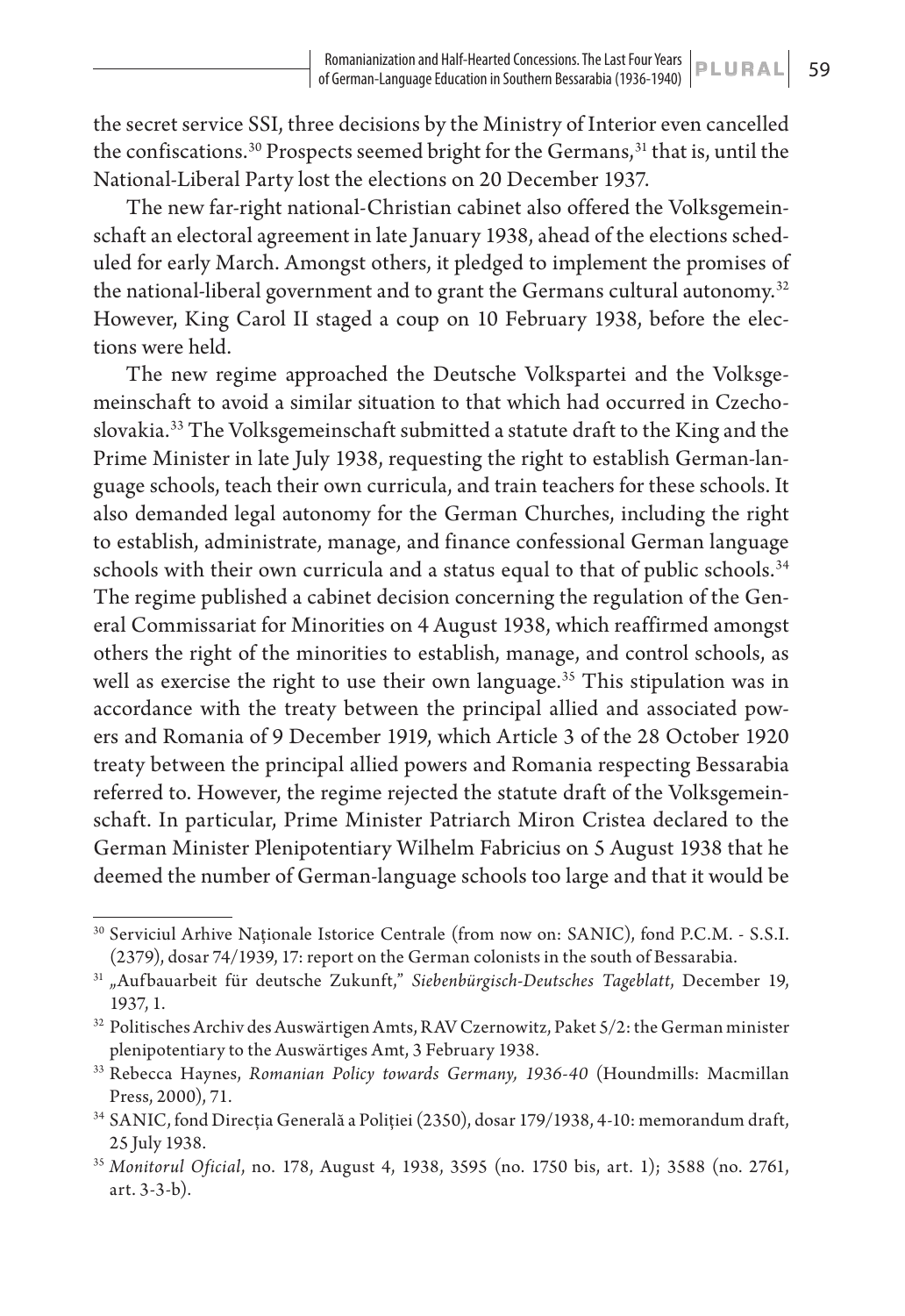in the Germans' own interest to reduce it.<sup>36</sup> Cristea was thus already questioning the provisions which had entered into force the previous day. Meanwhile, the obligation to return the confessional school buildings that had been confiscated without a valid legal reason had not even been included in the final version of the cabinet decision.<sup>37</sup>

Two weeks later, on 16 August 1938, Hans Hedrich, Gustav Rösler and Franz Kräuter, who represented the Volksgemeinschaft, the Evangelical Church, and the Catholic Church, initiated discussions with the new General Commissioner for Minorities, Silviu Dragomir, and the acting Minister of Education,<sup>38</sup> Armand Călinescu, a central figure of the regime. Kräuter summarised the past electoral agreements. The Undersecretary of State for National Education Dumitru Țoni promised Rösler to resolve the issue of public German language schools and teacher training.<sup>39</sup> Dragomir announced to the delegates on 25 August 1938 that he had discussed their demands with the director of the Department of Confessional Education and that the decisions were, on the whole, favourable to the Germans.<sup>40</sup> However, while Kräuter had the impression that Dragomir was supportive,<sup>41</sup> in fact, the General Commissariat for Minorities and the General Commissioner for Minorities himself shared Cristea's view that the Germans had more than enough private schools.<sup>42</sup>

In particular, opposition to German language education in Southern Bessarabia resulted from the intent of the Romanian state to Romanianise the local Germans, as the contemporaneous survey by the secret service SSI confirms:

> *The whole teaching staff of German origin, which serves in these schools, is permeated by the deepes nism and is recalcitrant to all attempts of nationalisation. The professors and teachers, who form without an exception the basic element of national-socialist propaganda, boycott the Romanian teaching staff and the effort of national re-education. There have been cases in several villages where*

<sup>36</sup> Johann Böhm, *Die Deutschen in Rumänien und das Dritte Reich 1933-1940* (Frankfurt/Main: Peter Lang, 1999), 344-345 (doc. 21): the German minister plenipotentiary to the Auswärtiges Amt, 5 August 1938.

<sup>37</sup> SANIC, fond P.C.M. (299), dosar 24/1938, 154-155: cabinet decision draft.

<sup>38</sup> *Monitorul Oficial*, no. 140, June 22, 1938, 2968 (no. 2257).

<sup>39</sup> SJSAN, Comunitatea germanilor din România (348), dosar A71, 9-10: Franz Kräuter to Hans Otto Roth, 24 August 1938.

<sup>40</sup> SJSAN, Comunitatea germanilor din România (348), dosar A71, 9-10: Franz Kräuter to Hans Otto Roth, 25 August 1938.

<sup>41</sup> SJSAN, Comunitatea germanilor din România (348), dosar A71, 9-10: Franz Kräuter to Hans Otto Roth, 24 August 1938.

 $42$  E.g., SANIC, fond P.C.M. (299), dosar 30/1938, 3: report by a technical adviser of the general commissariat for minorities, approved by the commissioner.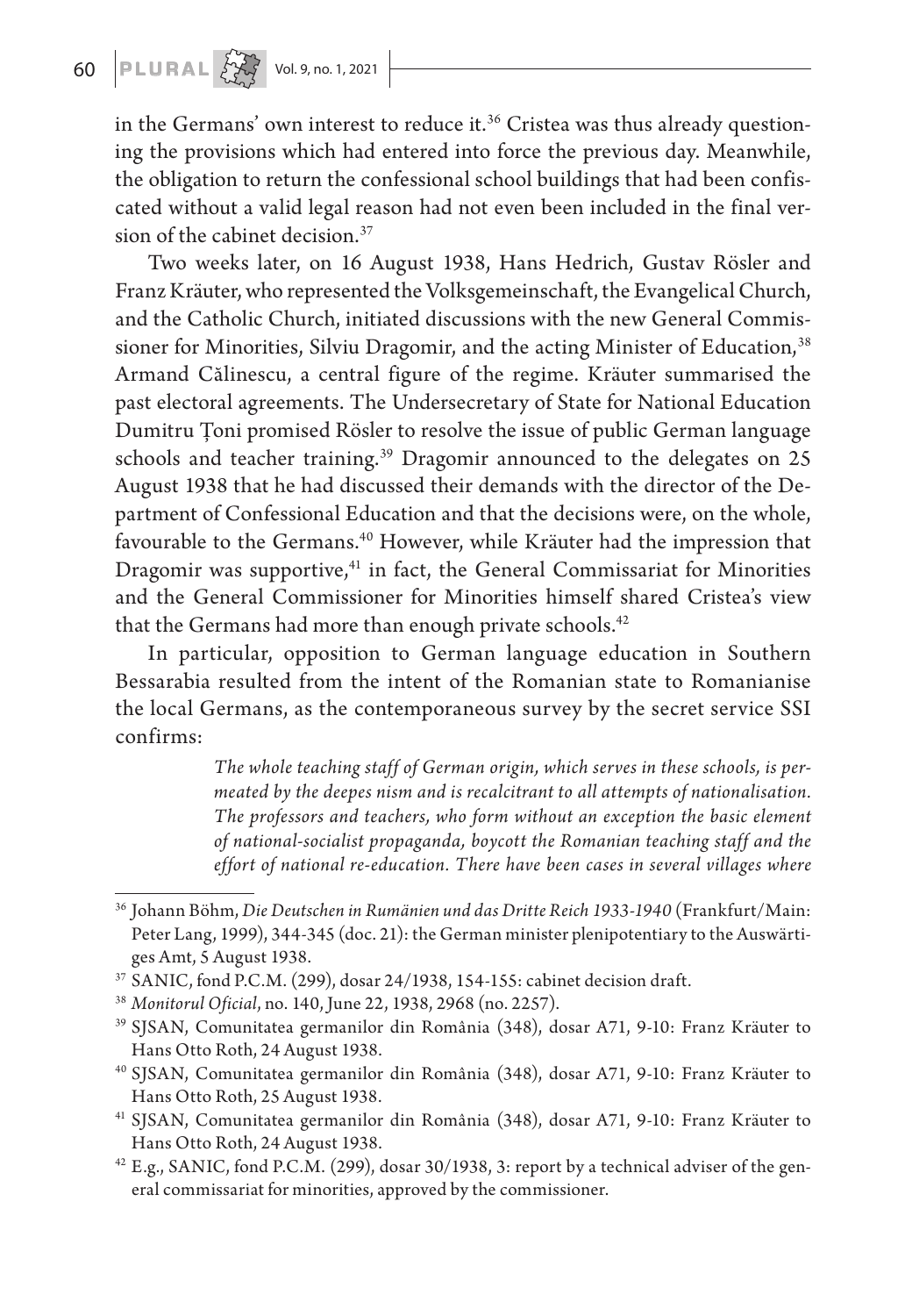*the Romanian teachers, as a result of the propaganda of their German colleagues, have been given no accommodation and have been sold no food, and have had to sleep on the school benches and to buy provisions from the neighbouring villages.43*

A similar mindset could be found in the Ministry of Education. On 12 September 1938 Undersecretary Țoni, acting for the Minister of Education, cancelled the authorisations for confessional primary schools, which had purportedly been issued illegally.<sup>44</sup> The permissions for the 18 schools that had been delivered in December 1937 were withdrawn<sup>45</sup> for spurious reasons.<sup>46</sup> The ministerial decision was published on 19 September 1938,<sup>47</sup> two days after an article had appeared in *Deutsche Zeitung Bessarabiens* in which the author had expressed his belief that the government would not continue to oppose German-language education.<sup>48</sup> Neither the district consistory of the Evangelical Church in Tarutino nor the affected communes were informed of the decision. The school inspector prohibited the confessional schools from using the rooms that the public schools had hitherto made use of, presumably in the same buildings that had been confiscated from the Evangelical Church. In response, the German sexton of Arciz, Cetatea-Albă county, padlocked the local school to keep out the ethnic Romanian teachers. The next day, the county prefect arrived in the village, broke the lock, and handed the building over to the public school. In protest, the vast majority of the German parents did not let their

<sup>43</sup> SANIC, fond P.C.M. - S.S.I. (2379), dosar 74/1939, 16-17: report on the German colonists in the south of Bessarabia: "Întreg Corpul Didactic de origină germană, care deservește aceste școli, este pătruns de cel mai adânc șovinism și refractar oricăror tendințe de naționalizare. Profesorii sau învățătorii, cari fără excepție sunt și elementul de bază al propagandei naționalsocialiste, boicotează corpul didactic român și opera de reeducare națională. În unele sate s'au întâmplat cazuri când învățătorii români, în urma propagandei făcută [sic] de camarazii lor germani, nu erau primiți în gazdă de nimeni și nici nu li se vindea hrană, trebuind să doarmă pe băncile școlii și să-și procure alimente din satele apropiate."; cf. fond P.C.M. (299), dosar 117/1939, 74: activity report by the cultural section of the ministry for minorities.

<sup>44</sup> *Monitorul Oficial*, no. 217, September 19, 1938, 4407 (no. 159678); cf. Schmidt, *Die Deutschen*, 105.

<sup>45</sup> SJSAN, Comunitatea germanilor din România (348), dosar E9, 2: letter by the German school counsellor in Tarutino, 22 November 1938.

<sup>46</sup> Schmidt, *Die Deutschen*, 105 (Politisches Archiv des Auswärtigen Amts, R 60199: Lörner, "Schulzwischenfall in Arzis", 22 September 1938); SJSAN, Comunitatea germanilor din România (348), dosar E9, 5: letter by the parish priest in Albota, 17 November 1938.

<sup>47</sup> *Monitorul Oficial*, no. 217, September 19, 1938, 4407 (no. 159678).

<sup>&</sup>lt;sup>48</sup> Hans Bender, "Wie stelle ich mir den Aufbau eines deutschen Schulwesens in Rumänien vor?" *Deutsche Zeitung Bessarabiens*, September 17, 1938, 1.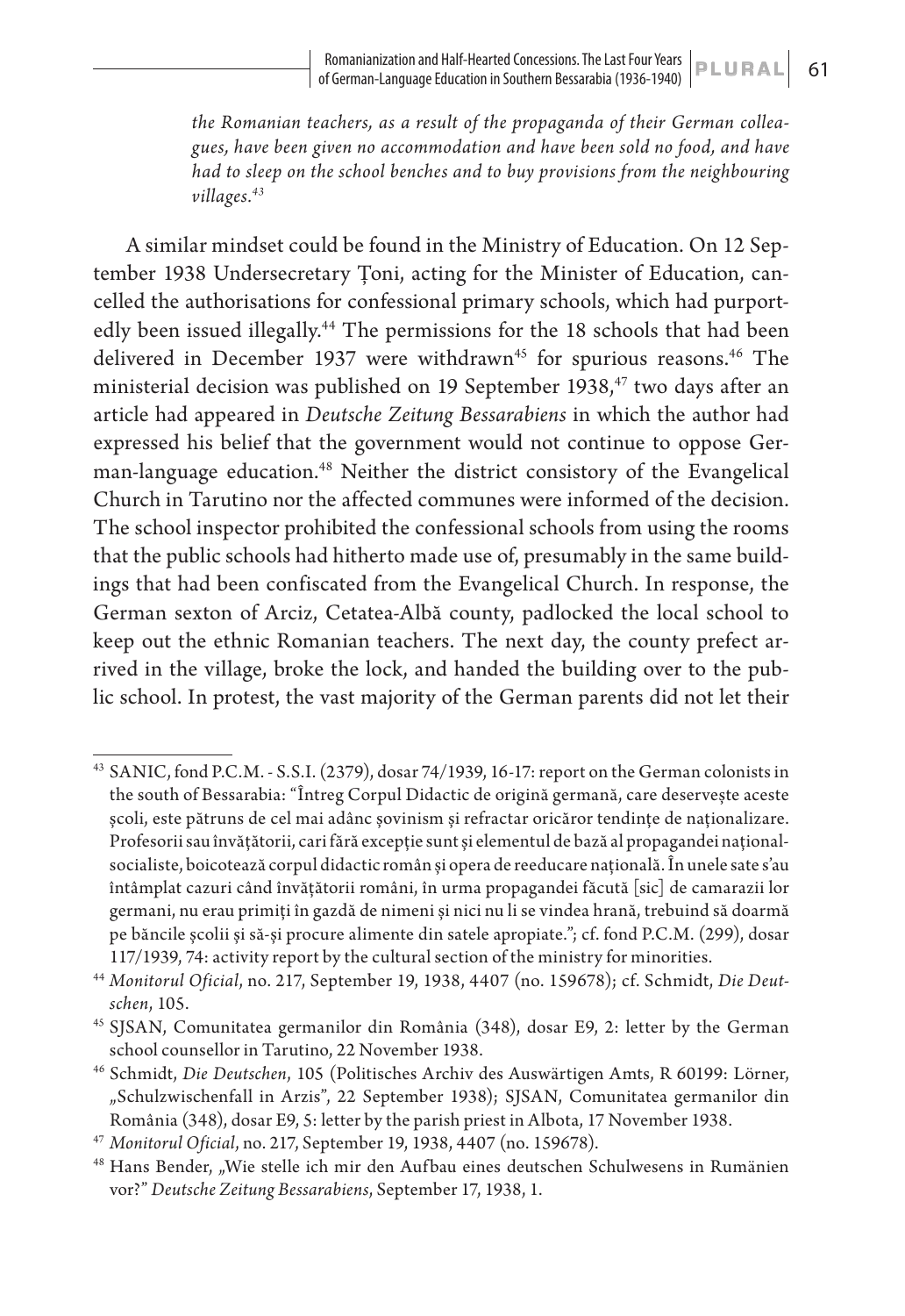children go to school the following day.<sup>49</sup> In the parish of Albota, Cahul county, the confessional school of Alexandru-cel-Bun/Alexanderfeld was inaugurated, but the county prefect did not participate as the county school inspectorate had informed him that the school had no rights and was only tolerated. Members of the county school inspectorate also told the parish priest that the confessional schools had no rights, that the permission for the confessional school in Alexanderfeld was void because certain exams had not been held, that the pupils should be transferred to the public school, and that the confessional school could be immediately closed. Later, the sexton of Alexanderfeld informed the parish priest of a letter by an education authority, which stipulated that the German language must not be taught any more at the local school.<sup>50</sup> The worst aspect for some Germans, who strongly sympathised with national-socialist Germany, was that the prefect of Cahul county had not taken part in the inauguration of the German school in Alexanderfeld, but instead took part in that of the Czech school in Huluboaia.<sup>51</sup>

The delegate of the Volksgemeinschaft Hans Hedrich informed its headquarters on 20 September 1938 that the "original promise to open German private schools in Bessarabia and Bukovina had not been kept", but he hoped for a positive solution in the future.<sup>52</sup> Two days later, Prime Minister Cristea promised to examine the issue.<sup>53</sup> However, the events described above show that there were no immediate tangible results. In such circumstances, Fabritius demanded the end of the "persecutions" (*Verfolgungen*) against the Church and schools in Bessarabia, Banat, and Bukovina in a memorandum dated 14 October 1938.54

The Ministry of Education informed the consistory of the Evangelical Church in Sibiu, Transylvania, on 21 October 1938 that it had instructed the school inspectorates to organise, in accordance with the legal provisions, German-language education in public primary schools attended by at least

<sup>49</sup> Schmidt, *Die Deutschen*, 105 (Politisches Archiv des Auswärtigen Amts, R 60199: Lörner, "Schulzwischenfall in Arzis", 22 September 1938).

<sup>50</sup> SJSAN, Comunitatea germanilor din România (348), dosar E9, 5: letter by the parish priest in Albota, 17 November 1938.

<sup>51</sup> SJSAN, Comunitatea germanilor din România (348), dosar E9, 8: school activity report.

<sup>52</sup> SJSAN, Comunitatea germanilor din România (348), dosar D35 - D40, 6-7: letter by Hans Hedrich, 20 September 1938: "Die ursprüngliche Zusage der Eröffnung deutscher Privatschulen in Bessarabien und Bukowina wurde nicht eingehalten, doch wird mit Hoffnung auf Erfolg in dieser Sache weitergekämpft."

<sup>53</sup> SJSAN, Comunitatea germanilor din România (348), dosar D38: minute by Hans Hedrich.

<sup>54</sup> SJSAN, Comunitatea germanilor din România (348), dosar D40: memorandum by Fritz Fabritius.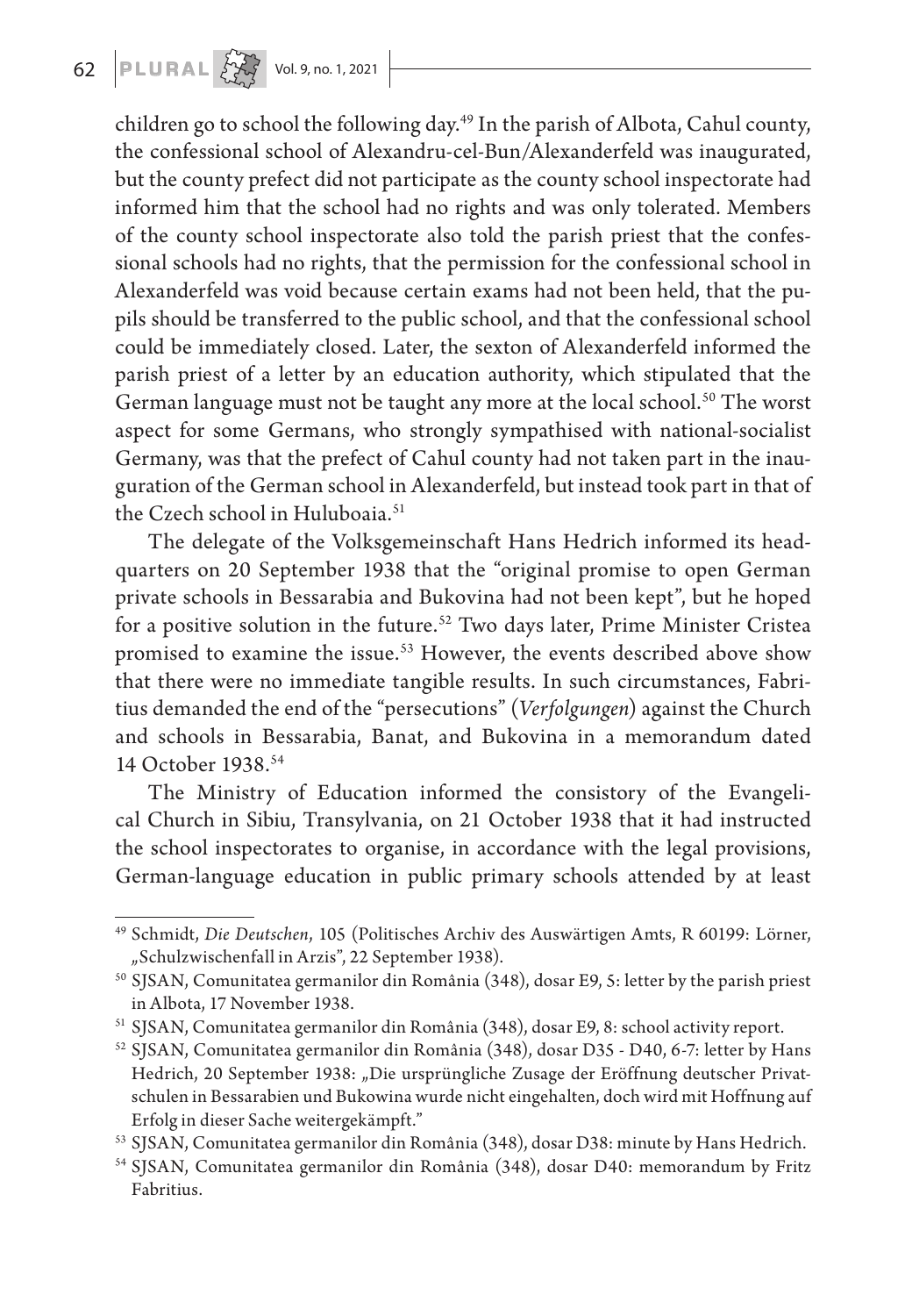30 German pupils.55 By all accounts, this was the order that the Ministry had given a year earlier, on 15 December 1937, and which the Minister, either Victor Iamandi or bishop Nicolae Colan, had blocked in spring 1938, deeming it an illegal advantage.<sup>56</sup> No evidence could be found that it was implemented in Bessarabia in autumn 1938. On the contrary, it would seem that Romanianization through public education continued. Thus, the two first levels of the German section of the public primary school in Tarutino were moved into the same building as the Romanian section on 1 September 1938. The General Commissariat for Minorities defended this decision, arguing that there needed be a "spiritual rapprochement" (*o apropiere sufletească*) between the locals.<sup>57</sup> The climate in the German communes of Southern Bessarabia was presumably tense. The Ministry of Education ordered the local ethnic Romanian teachers in the public schools to be tactful and "not provoke by attempts of majoritarian pretentiousness" (*să nu provoace prin încercări de ostentație de majoritar*), such as by displaying ethnic superiority.<sup>58</sup>

The Ministry of Education placed a lot of emphasis on its decision of 22 October 1938 that minority languages be taught in several public schools for teachers. German became a study subject in Caransebeș (Banat), Sibiu (Transylvania), and Cernăuți (Bukovina).<sup>59</sup> This decision was crucial for German language education, as it provided for the previously neglected $60$  training of German teachers for public German language schools and allowed for the prospect of restoring German-language education in Romanianised schools.

The odds turned in favour of the Germans in Southern Bessarabia after Petre Andrei was appointed Minister of Education on 6 December 1938.<sup>61</sup> This probably had less to do with the personality of Andrei, a former member of the National Peasant Party<sup>62</sup> and professor of sociology and ethics at the University of Iași,<sup>63</sup> who had served as Undersecretary of State for Public Education in 1932

<sup>55</sup> SJSAN, Comunitatea germanilor din România (348), dosar E9, 7: the bishop of the Evangelical Church to the district consistory in Tarutino, 15 November 1938.

<sup>56</sup> SANIC, fond P.C.M. (299), dosar 33/1938, 19: report on the state of mind of the Germans in Romania.

<sup>57</sup> SANIC, fond P.C.M. (299), dosar 33/1938, 18: report on the state of mind of the Germans in Romania.

<sup>58</sup> SANIC, fond P.C.M. (299), dosar 117/1939, 73-74: activity report by the cultural section of the ministry for minorities.

<sup>59</sup> *Monitorul Oficial*, no. 249, October 26, 1938, 5077 (no. 189210).

<sup>60</sup> SANIC, fond P.C.M. (299), dosar 33/1938, 16: report on the state of mind of the Germans in Romania.

<sup>61</sup> *Monitorul Oficial*, no. 284, December 6, 1938, 5819 (no. 4117).

<sup>62</sup> *Monitorul Oficial*, no. 301, December 30, 1937, 9826.

<sup>63</sup> *Anuarul Universității pe anul academic 1936/1937* (Iași), 1938, 97.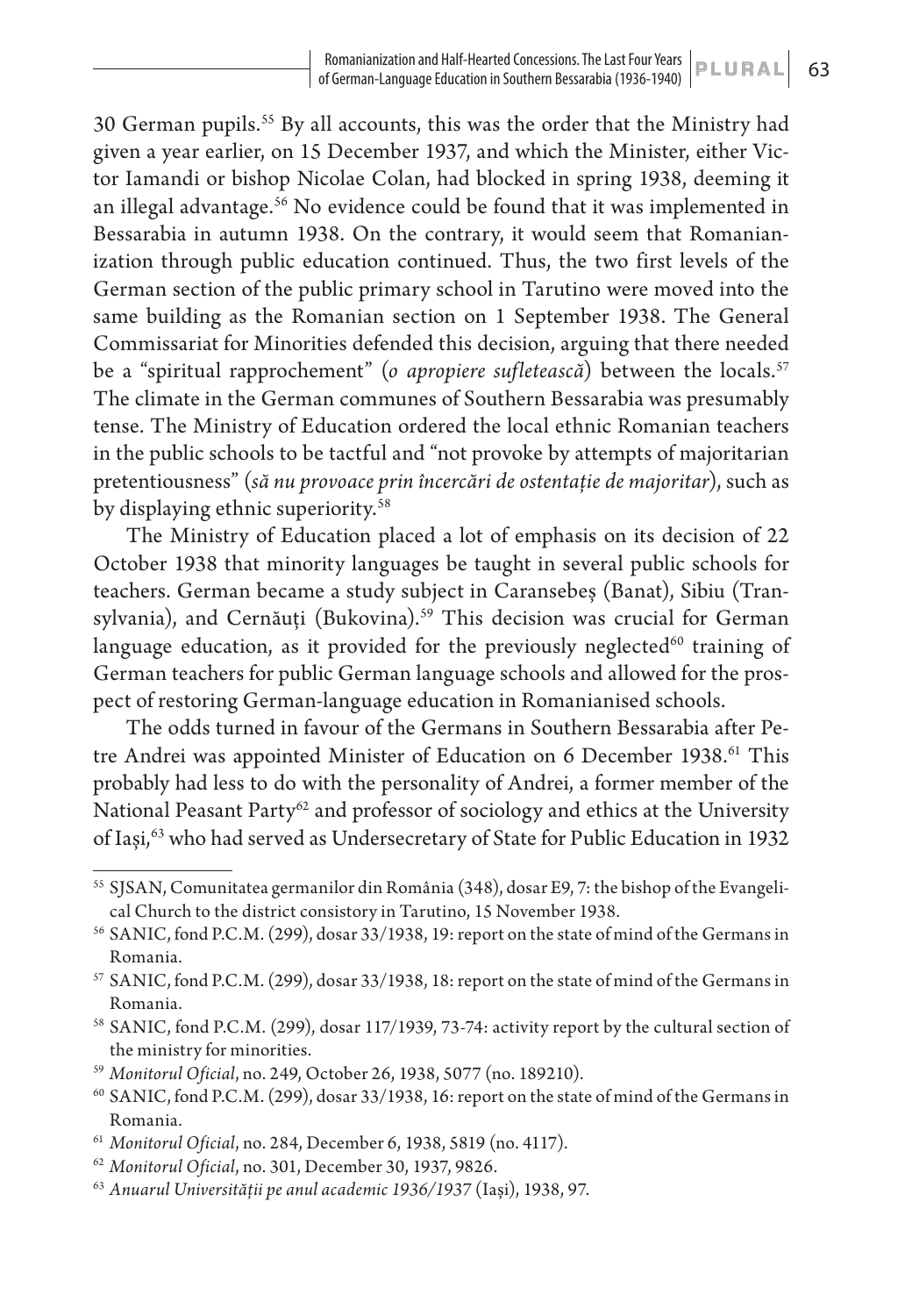and 1933, than with the relations between Romania and Germany. After King Carol II met the German Chancellor Adolf Hitler in Berchtesgaden, Bavaria, on 24 November 1938, the Romanian government had the Iron Guard leader Corneliu Zelea Codreanu killed during the night of 29-30 November 1938. As a result, Hitler was angered, because it looked as if he had agreed to the murder. Therefore, it was in the best interest of Romania to take "conciliatory measures" (Rebecca Ann Haynes).<sup>64</sup> Improving the status of the German minority was an obvious choice, as Field Marshal Hermann Göring had told Carol II on 26 November 1938 in Leipzig, Saxony, that "the German relation with Romania was substantially influenced by the treatment of the German minorities [sic]".<sup>65</sup>

Minister Andrei received Hedrich on 21 December 1938. According to the newspapers of the German minority, Andrei promised to examine the requests for permissions to establish new private schools and to take the necessary steps for their solution in accordance with the law. He also agreed to restore public German-language education on the basis of a plan that Rösler had prepared in the past under his direction,<sup>66</sup> presumably at the time when Andrei had been Undersecretary of State for Public Education.

In parallel, the regime pressed the Volksgemeinschaft to join the Front of National Rebirth, the single party it had created on 16 December 1938.<sup>67</sup> Commissioner Dragomir freely admitted that this move would help repair relations between Romania and Germany.<sup>68</sup> The Volksgemeinschaft imposed conditions, repeating the demands related to German language education previously stated in its statute draft and requesting the restitution of the properties of the Evangelical Church in Bessarabia.<sup>69</sup> In an assessment, the cultural section of the General Commissariat for Minorities took a favourable view of the opening of the 20 confessional schools in Bessarabia and Bukovina. It backed the establishment of German-language sections at public schools in communes with German inhabitants with more than 30 pupils, and where there was no exist-

<sup>64</sup> Haynes, *Romanian Policy*, 72-73; 172-173.

<sup>&</sup>lt;sup>65</sup> Akten zur deutschen auswärtigen Politik 1918-1945: Serie D (1937-1945): Band V (Baden-Baden: Imprimerie nationale, 1953), 289 (doc. 257): minute, 30 November 1938: "Der Feldmarschall betonte, daß das deutsche Verhältnis zu Rumänien wesentlich beeinflußt würde durch die Behandlung der deutschen Minderheiten."

<sup>66</sup> "Deutsche Vorsprache bei der Regierung: Beim Unterrichtsminister," *Siebenbürgisch-Deutsches Tageblatt*, December 24, 1938, 1; "Politische Übersicht," *Groß-Kokler Bote & Schäßburger Zeitung*, January 1, 1939, 1.

<sup>67</sup> *Monitorul Oficial*, no. 293, December 16, 1938, 5972 (no. 4321).

<sup>68</sup> SJSAN, Comunitatea germanilor din România (348), dosar D41, 4-6: minute by Hans Hedrich, 21 December 1938.

<sup>69</sup> SANIC, fond P.C.M. (299), dosar 288/1939, 29-57: German demands.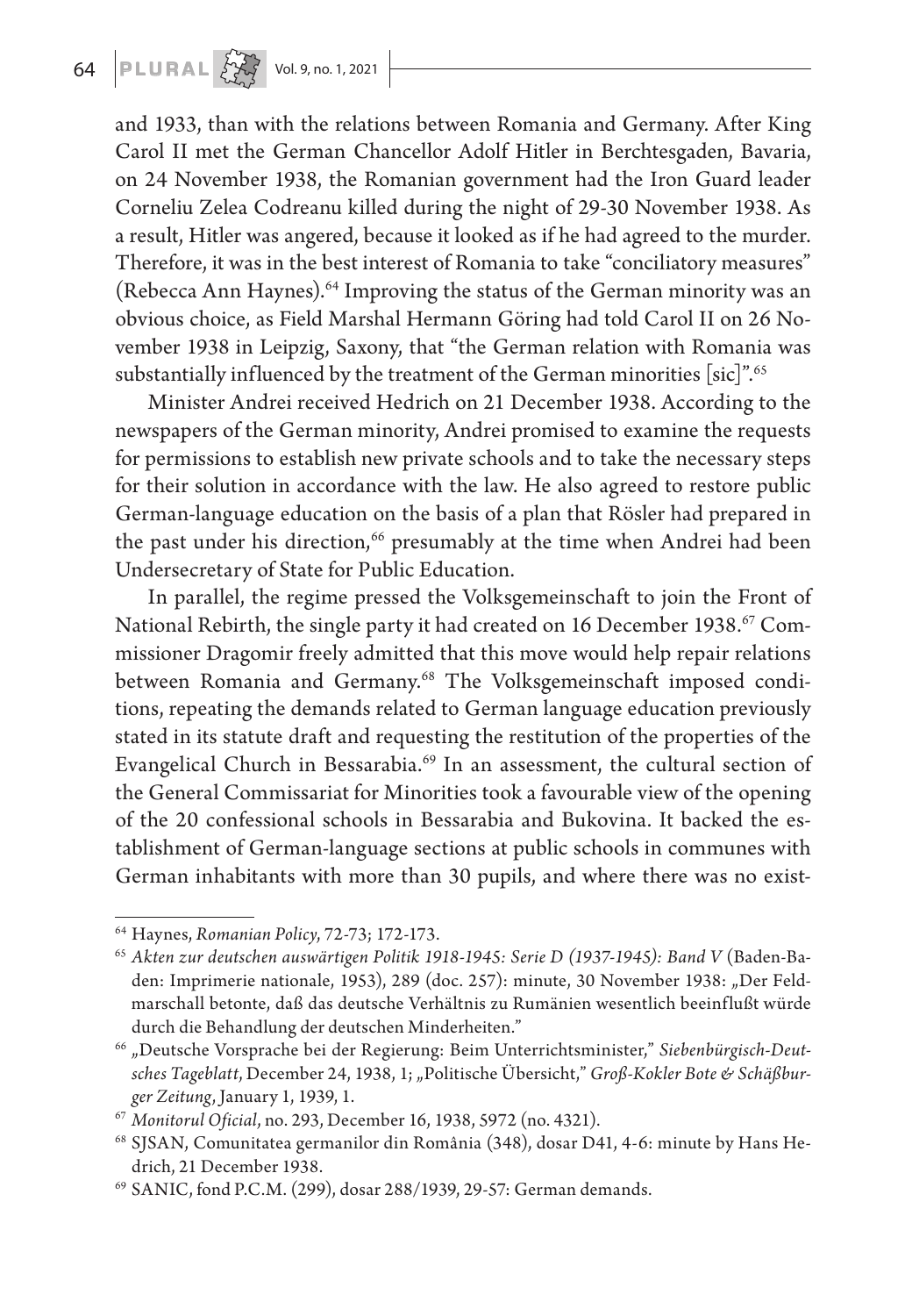ing confessional German-language school. The cultural section also proposed to introduce a special exam that would allow the graduates of the confessional teachers' schools to teach at the German-language sections of public schools. However, the assessment was evasive on the subject of the restitution of the properties of the Evangelical Church in Bessarabia:

> *It is a difficult issue. These are the properties used in the past by the German communities in Bessarabia. Strictly speaking, they are not Church properties. They were public goods, stemming from the donations of the Russian tsars in the 18th [sic] century for the use of the German colonies, for cultural purposes. The right of ownership, if they belong to the state or the communities, has always been open to debate. The Ministry of National Education has studies on the subject. These goods were allotted to the use of the primary schools - declared public - of the German communes in 1936. As a result, they still have been indirectly used for the benefit of the population. The resolution of this issue calls for a fundamental examination. Thereafter, a solution can be adopted with full knowledge of the facts.70*

The cultural section of the General Commissariat for Minorities tried to make a specious argument in favour of the confiscation, based on the ambiguous legal status of properties in imperial Russia. However, as the SSI clearly stated, "each colony built its own school in the first years of its existence, with the support of the other colonies or alone, but on no account with the support of the state".71

At one point, the General Commissariat for Minorities presumably communicated the demands of the Volksgemeinschaft to the Ministry of Education.<sup>72</sup> After the Volksgemeinschaft signed an agreement with the government on 10 January 1939 to join the Front of National Rebirth, Minister Andrei received Commissioner Dragomir and Hedrich on 26 January 1939. According to the

<sup>70</sup> SANIC, fond P.C.M. (299), dosar 288/1939, 292: report by the cultural section of the general commissariat for minorities: "Chestiunea este complicată. Este vorba de bunurile întrebuințate mai înainte de comunitățile germane din Basarabia. Nu sunt propriu zis averi bisericești. Au fost bunuri de interes public, provenite din donațiile Țarilor ruși în veacul al XVIII pentru utilitatea coloniilor germane în scopuri culturale. Dreptul de proprietate, dacă sunt ale Statului sau ale Comunităților, a fost întotdeauna discutat. La Ministerul Educației Naționale se află studii referitoare la această problemă. În 1936 - aceste bunuri au fost date pentru întrebuințarea școlilor primare - declarate de Stat - din comunele germane, deci indirect se utilizează tot pentru folosul populației. Rezolvarea problemei reclamă studii temeinice. Pe urma se va putea adopta o soluție cu bună înțelegere."

<sup>71</sup> SANIC, fond P.C.M. - S.S.I. (2379), dosar 74/1939, 16: report on the German colonists in the south of Bessarabia: "Fiecare colonie și-a construit școală proprie încă din primii ani ai existenței sale, fie cu concursul celorlalte colonii, fie singură, însă în nici un caz cu concursul Statului."

<sup>72</sup> SANIC, fond P.C.M. (299), dosar 288/1939, 36: German demands.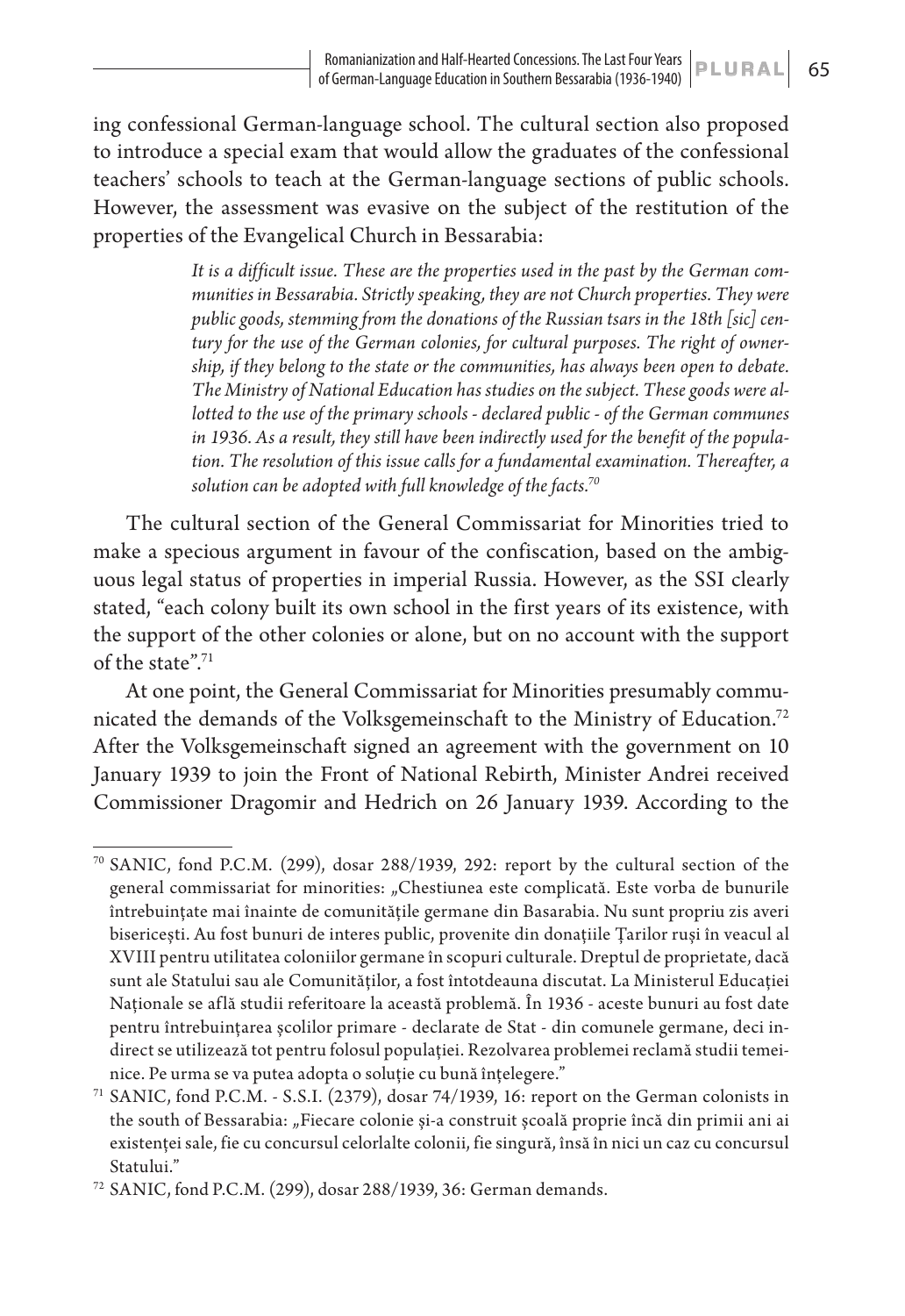# 66 **PLURAL**  $\left\{\begin{matrix} 1 & 0 \\ 0 & \cdots \end{matrix}\right\}$  Vol. 9, no. 1, 2021

newspapers of the German minority, Dragomir showed support for the German demands and Andrei made promises, although with restrictions. He promised to immediately resolve the existing requests for permissions to establish new confessional schools, but specified that most of them could be implemented only at the beginning of the following school year. He declared that he would not hamper the restitution of the confiscated properties of the Evangelical Church in Bessarabia, whose fate, however, was in the hands of the Ministry of the Interior. He also announced that public German-language education would be reintroduced in accordance with the existing legal provisions, but that the order (of 15 December 1937?) would come fully into effect only the following school year, because a large part of the teachers at the public German language schools did not know German. He also promised to grant the graduates of the confessional teachers' schools the full right to be appointed at public German language schools, after they would take teaching classes during the summer break and pass an exam.73 Accordingly, the Minister of Education authorised on 1 February 1939 that confessional German language schools be established in communes with a large German population and the minimum legal percentage of pupils. The Minister also issued instructions that requests for permissions to establish such schools be examined as soon as possible and the competent authorities be asked immediately for their recommendations regarding existing requests.74 He also decided on 14 February 1939 to reserve 20% of the slots at the higher teachers' schools for minority secondary teacher candidates.75

These and some other concessions<sup>76</sup> had little, if any, impact.<sup>77</sup> Quite the opposite, the Ministry of Education rejected all the requests for minority sections at public schools. This prompted a reaction by the General Commissariat for Minorities, which was not only afraid that the minorities would continue to be dissatisfied, but was also aware that the state had a greater influence on the minorities through these sections than via confessional schools. The General Commissariat pleaded for the establishment of a number of sections, among which one German-language section in Catzbach/Katzbach, Cetatea-Albă

<sup>73</sup> "Politische Übersicht," *Groß-Kokler Bote & Schäßburger Zeitung*, January 29, 1939, 2.

<sup>74</sup> SANIC, fond P.C.M. (299), dosar 127/1939, 31: ministerial decision no. 20289/1 February 1939; cf. "Die Freiheit der Errichtung konfessioneller Schulen," *Siebenbürgisch-Deutsches*  Tageblatt, February 7, 1939, 2; "Konfessionelle (Kirchen-) Schulen mit deutscher Unterrichtssprache," *Deutsches Volksblatt*, February 8, 1939, 1.

<sup>75</sup> *Monitorul Oficial*, no. 44, February 22, 1939, 907 (no. 28388).

<sup>76</sup> SANIC, fond P.C.M. (300), dosar 203/1940, 1-16: report by the cultural section of the ministry for minorities.

<sup>77</sup> Politisches Archiv des Auswärtigen Amts, R AV Czernowitz, Paket 2/2: the German minister plenipotentiary to the Auswärtiges Amt, 8 April 1939.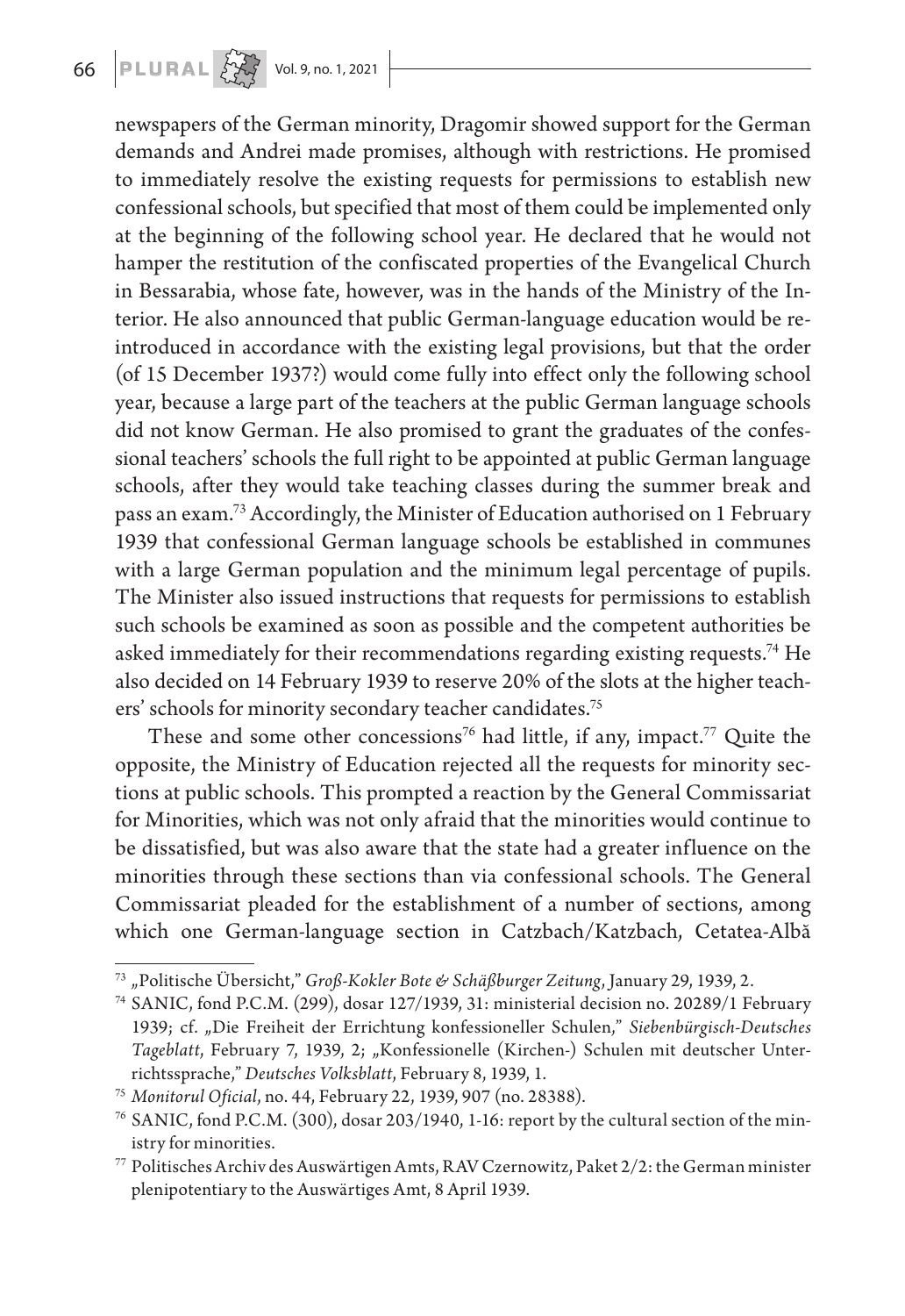county, as well as for the creation of a mixed commission together with the Ministry of Education.78

The May issue of *Mitteilungen des ev.-luth. Bezirkskonsistoriums für den Schulverein* [Bulletin of the Evangelical Lutheran district consistory regarding the school association] proved the assessment of the General Commissariat for Minorities right. Written in a nationalist key, the bulletin suggested that the definitive resolution of the "school issue" (*Schulfrage*) required the establishment of confessional schools in all the communes and their financing by the local Germans. It described public schools as places where children were taught to sing, play, pray and live in a "non-German language" (*nichtdeutsche Sprache*) and forced or lured to adopt the "mindset of an alien ethnicity" (*fremdvölkische Gesinnungsart*). The bulletin was particularly alarmed by the attraction and magnetism of *Straja Țării* [Sentinel of the Country], King Carol II's single youth organisation. It appealed for the safeguarding and the expansion of the confessional teachers' school in Sarata, underscoring the need to finish this new construction project during the summer, and announced a fundraiser on 29 May 1939.79 Posted copies of the bulletin and an accompanying order by the illegal German organisation *Nationale Arbeitsfront* were seized by the police on 22-24 May 1939. The competent police inspectorate at first informed the general police directorate about these documents because of the bulletin's criticism of *Straja Țării*, but made it clear in a later message that it had also found fault with the appeal to establish confessional schools.<sup>80</sup>

Perhaps as a result of the recommendations of the General Commissariat for Minorities, the new law on primary education and teacher training, published on 27 May 1939, stated that public minority language schools or minority sections could be established in localities with a very large minority population and at least 20 children of school age (art.  $7$ ).<sup>81</sup> While fixing a minimum number of pupils, this provision diluted the former legal framework, which had compelled the Ministry of Education to establish public minority language primary schools and which had not required the minority population to be of a

<sup>78</sup> SANIC, fond P.C.M. (299), dosar 151/1939, 34-37: report by the general commissariat for minorities.

<sup>79</sup> SANIC, fond Direcția Generală a Poliției (2350), dosar 210/1939, 3-7: *Mitteilungen des ev. luth. Bezirkskonsistoriums für den Schulverein*, no. 3, May 1939.

<sup>80</sup> SANIC, fond Direcția Generală a Poliției (2350), dosar 210/1939, 9: the police inspectorate of the Dniester Region to the general police directorate, 23 May 1939; 8: the general police directorate to the police inspectorate of the Dniester Region, 24 May 1939; 10: the police inspectorate of the Dniester Region to the general police directorate, 24 May 1939.

<sup>81</sup> *Monitorul Oficial*, no. 121, May 27, 1939, 3377-3393 (no. 2184).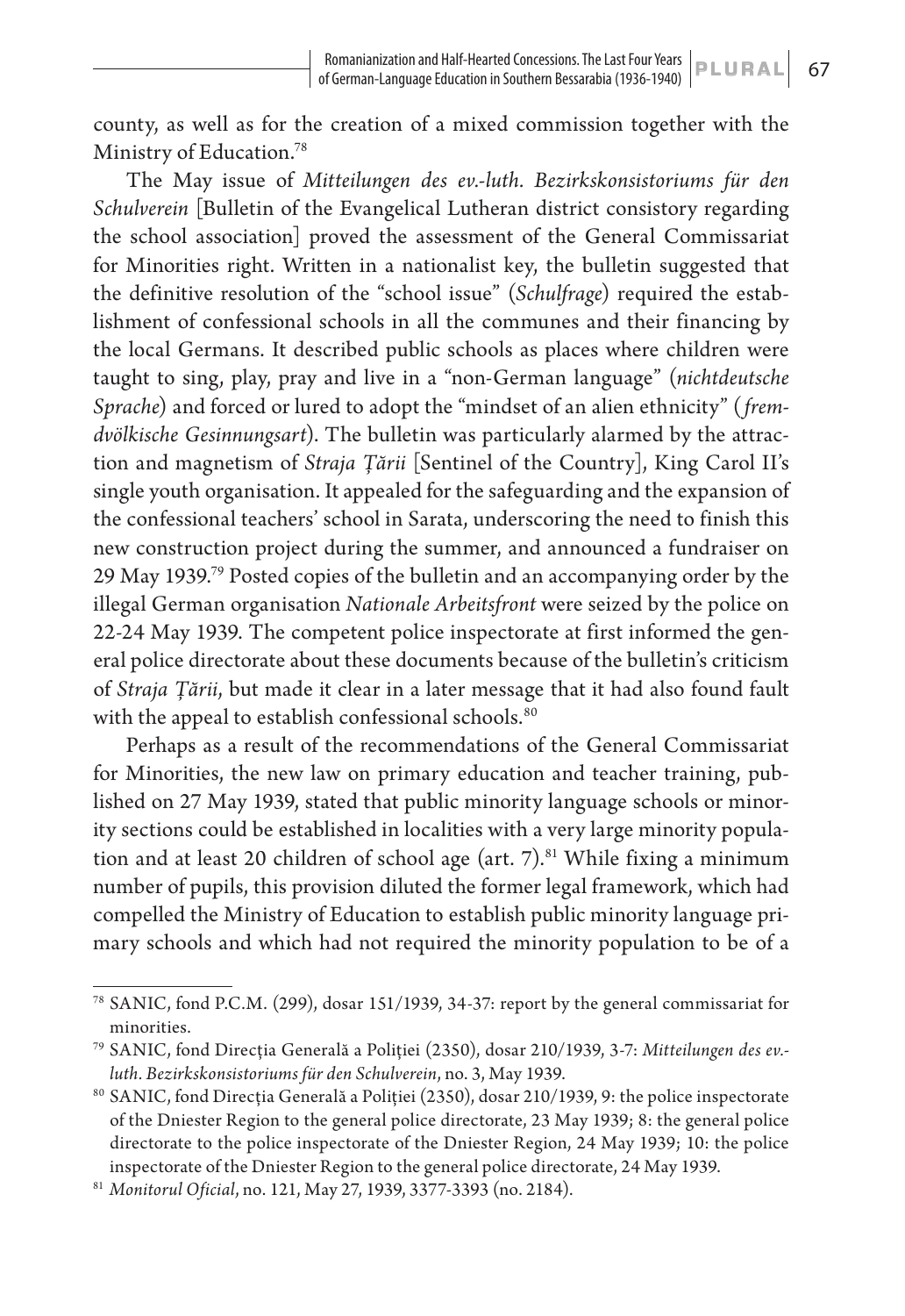specific size.<sup>82</sup> Making the establishment of public minority language schools and minority sections optional was a clear infringement of the treaty between the principal allied and associated powers and Romania of 9 December 1919 and of the treaty between the principal allied powers and Romania respecting Bessarabia of 28 October 1920. The new law also allowed the Ministry of Education to establish special teachers' schools for minorities (art. 221).<sup>83</sup> Simultaneously, the Ministry of Education confirmed the "right of publicity" of the confessional teachers' school in Sarata around 1 June 1939, which granted it a status close to that of a public school.<sup>84</sup> However, the ministerial decision specified that the diplomas issued by the school were valid only for confessional, and not for public schools.<sup>85</sup> Hence, it was clear that the Ministry intended to separate public and confessional teachers' training.

On Hedrich's proposal, Kräuter was appointed as school inspector for German-language schools on 15 June 1939. According to the newspapers of the German minority, Hedrich and the leaders of the Volksgemeinschaft in Bessarabia and Bukovina, Otto Broneske and Martin Runzer, had a meeting with Minister Andrei on the same day. The latter renewed his promises, and the representatives of the Volksgemeinschaft and the Minister agreed that the German school counsellors should submit proposals to Kräuter, who would communicate them to Andrei.<sup>86</sup>

Meanwhile, the chair of the Volksgemeinschaft Fabritius had become overly authoritarian and autonomist. His illegal actions included expanding the abovementioned *Nationale Arbeitsfront*. Prime Minister Călinescu did not want to take any steps on his own against Fabritius, so as not to provoke Germany.<sup>87</sup> Instead, he tried to bring the German minority into line with threats and promises. When Hedrich asked him on 22 July 1939 to resolve the issue of the school buildings in Bessarabia, Călinescu told him that the Volksgemeinschaft had first to get rid of the hurdles, so that they could establish a good relationship with the government.88 Accordingly, after the Reich forced Fabritius to leave for Berlin in mid-

<sup>82</sup> *Monitorul Oficial*, no. 61, June 26, 1924, 8602-8629 (no. 2571, art. 7).

<sup>83</sup> *Monitorul Oficial*, no. 121, May 27, 1939, 3377-3393 (no. 2184).

<sup>84</sup> *Monitorul Oficial*, no. 57, March 10, 1926, (no. 611, art. 88-98).

<sup>85</sup> *Monitorul Oficial: Partea II-a*, no 124, June 1, 1939, 5293 (no. 72554/1939).

<sup>&</sup>lt;sup>86</sup> "Bedeutungsvolle Entscheidungen des Unterrichtsministers: Bestellung eines deutschen Landesschulinspektors," *Siebenbürgisch-Deutsches Tageblatt*, June 17, 1939, 3; "Politische Übersicht," *Groß-Kokler Bote & Schäßburger Zeitung*, June 25, 1939, 1; *Monitorul Oficial*, no. 141, June 22, 1939, 4024 (no. 107879).

<sup>87</sup> *Die Rumäniendeutschen*, 576-579 (doc. 330).

<sup>88</sup> SJSAN, Comunitatea germanilor din România (348), dosar A71, 17-22: minute by Hans Hedrich, 24 July 1939.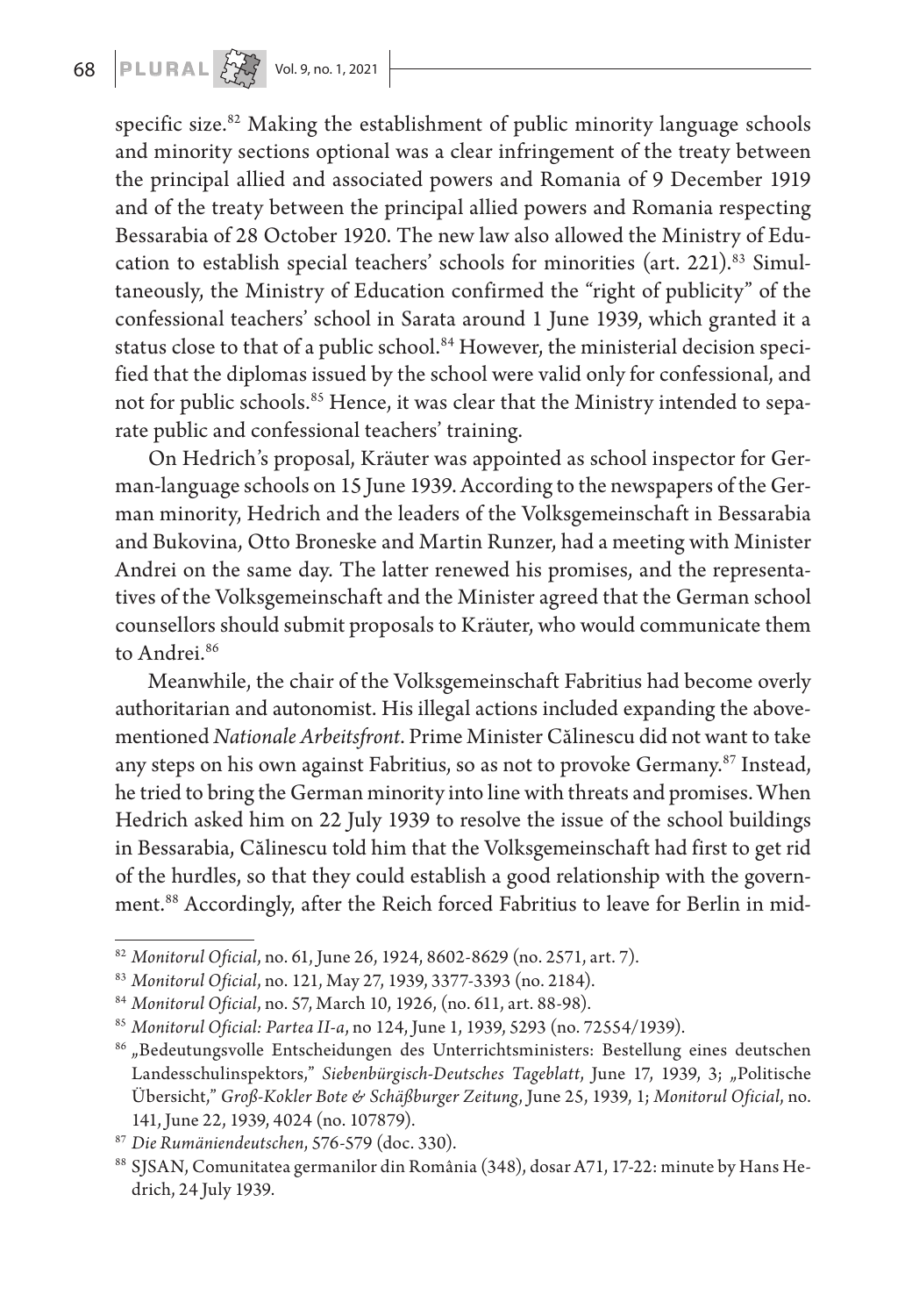August 193989 and Hedrich raised the "Bessarabian school issue" (*bessarabische Schulfrage*) on 30 August, Călinescu summoned Andrei<sup>90</sup> and informed Hedrich of his decision on 31 August, $91$  that is, one day before the beginning of the new school year<sup>92</sup> and the German invasion of Poland. In agreement with Minister Andrei, all requests to establish confessional schools in Bessarabia were granted and all disputed school buildings and annexes were returned to the Evangelical Church, provided that the confessional schools would teach children to be loyal to the state.<sup>93</sup> Despite this decision, only the primary school buildings in 57 communes where confessional schools were to be established were returned by a decree-law "for the donation of some school buildings to the Lutheran-Evangelical parishes in Bessarabia", dated 19 September 1939.94 In line with Călinescu's carrot-and-stick policy, the explanatory statement underscored that the "donation" was linked to the condition that the members of the communities concerned abide by the law and not plot against public order.<sup>95</sup> The permission to establish confessional schools in the "donated" buildings, dated 7 September 1939, was published on 23 September.<sup>96</sup> The authorisation for six additional confessional schools, dated 21 September 1939, was printed on 27 September.<sup>97</sup> Classes in the new building of the confessional teachers' school in Sarata, the Wernerschule, started on 15 September 1939<sup>98</sup> and the same presumably happened in the confessional schools in October 1939.99

A report by the German legation in Bucharest of 15 February 1940, which attributed the restitution of the school buildings to the foreign policy of the

- <sup>91</sup> SJSAN, Comunitatea germanilor din România (348), dosar D42, 3: minute by Hans Hedrich.
- <sup>92</sup> "Der Schulbeginn an den Staatsschulen," *Siebenbürgisch-Deutsches Tageblatt*, August 15, 1939, 1.
- <sup>93</sup> "Die Eröffnung deutscher Schulen und Rückgabe unseres Kirchenvermögens," *Deutsche Zei*tung Bessarabiens, September 6, 1939, 3; "Die deutschen Schulen in Bessarabien genehmigt," *Deutsches Volksblatt*, September 6, 1939, 2.
- <sup>94</sup> Monitorul Oficial, no. 218, September 20, 1939, 5456 (no. 3425): "Decret-lege pentru donarea unor imobile școlare parohiilor lutherane-germane din Basarabia".
- <sup>95</sup> *Monitorul Oficial*, no. 218, September 20, 1939, 5456 (no. 160627).
- <sup>96</sup> *Monitorul Oficial*, no. 221, September 23, 1939, 5502 (no. 161617).

<sup>89</sup> Paul Milata, *Zwischen Hitler, Stalin und Antonescu: Rumäniendeutsche in der Waffen-SS* (Köln: Böhlau, 2009), 43.

<sup>90</sup> SJSAN, Comunitatea germanilor din România (348), dosar D42, 1-3: minute by Hans Hedrich.

<sup>97</sup> *Monitorul Oficial*, no. 224, September 27, 1939, 5539-5540 (no. 170931).

<sup>98</sup> "Sarata," *Deutsche Zeitung Bessarabiens*, September 30, 1939, 3-4; *Jahrbuch (Kalender) der Deutschen Bessarabiens*, 1940, 209. For the items the pupils needed to own, cf. "Aus der Wernerschule," *Deutsche Zeitung Bessarabiens*, September 13, 1939, 3.

<sup>99 &</sup>quot;Wiedereröffnung des Unterrichts in deutschen Schulen Bessarabiens," *Siebenbürgisch-Deutsches Tageblatt*, November 1, 1939, 1.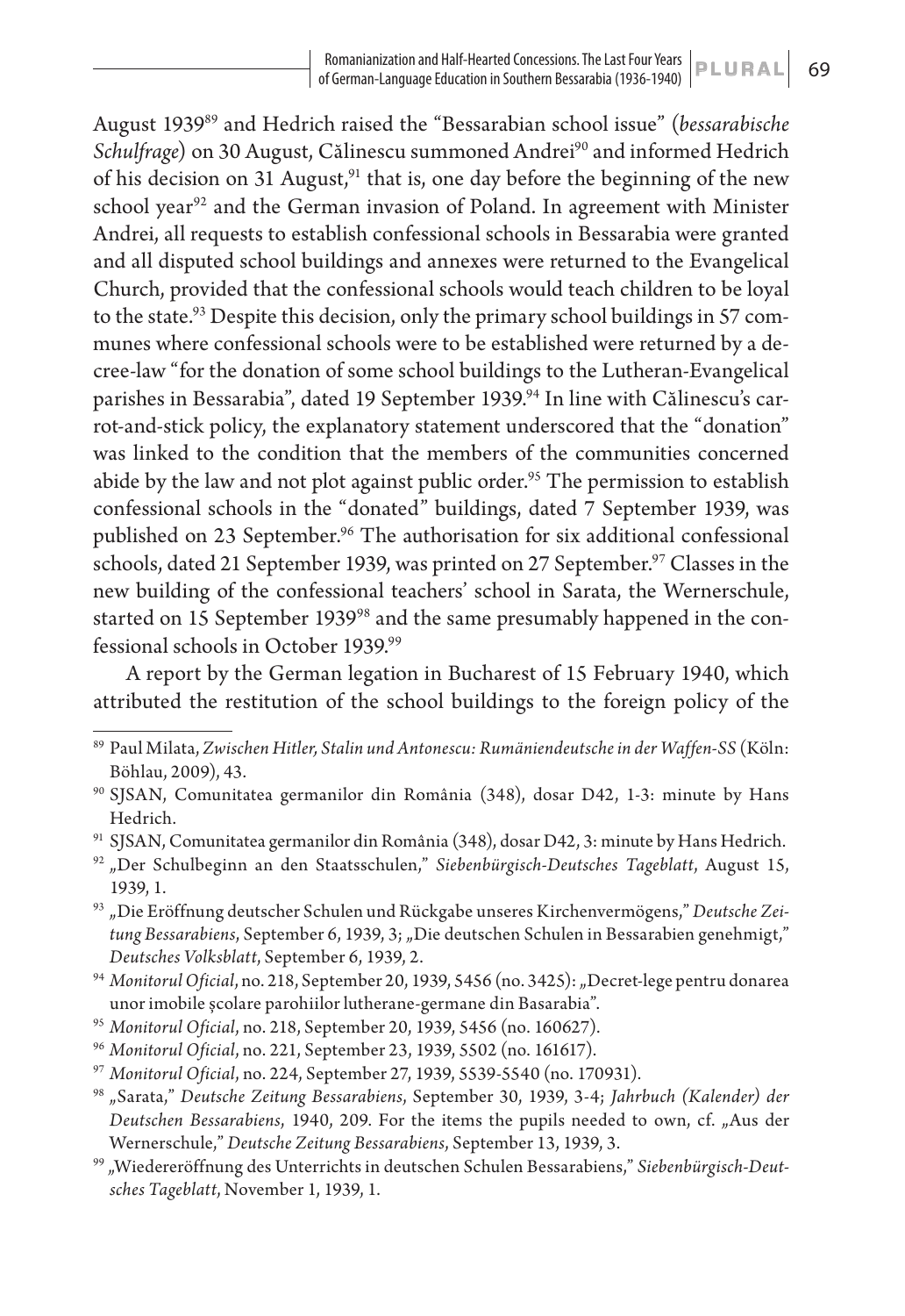Reich and particularly to the Molotov–Ribbentrop pact, did not mention the reintroduction of German-language education in public schools in Southern Bessarabia.100 On the contrary, in two German communes, Borodino and Culm/ Kulm, where new ethnic Romanian teachers had been appointed on 23 August 1939,101 no confessional schools were authorised. It would therefore seem that Romanianization went on even during the school year 1939-1940. Only by way of a ministerial order of 15 March 1940 the furniture and the registers of the retroceded schools were handed over, while the state kept their archives. In late March 1940, the district consistory was still planning to open another 17 confessional schools.102 However, after the Soviet takeover of Bessarabia from 28 to 30 June 1940, the fate of the local Germans was sealed. Starting from 15 September 1940, the Reich resettled them to the territories it controlled.

In conclusion, neither the national-liberal government, nor the regime of King Carol II complied with the 28 October 1920 treaty between the principal allied powers and Romania respecting Bessarabia. Both the national-liberal government and the regime of King Carol II obstructed public and confessional German-language education in Southern Bessarabia. The national-liberal government took reparatory measures in autumn 1937, but the regime of King Carol II reversed them. The rapprochement between Romania and Germany under this regime had little, if any, impact on German-language education in Southern Bessarabia. The regime did not make palpable concessions to the Germans in Southern Bessarabia until September 1939. Even then, it did not return all of the confiscated school buildings and seemingly further pursued the Romanianization of the local Germans.

This policy was at odds with the authorisation of German sections in Sălaj and Satu-Mare counties as early as late 1938.<sup>103</sup> In these counties bordering Hungary, the regime was interested in "re-Germanising" Magyarised Swabians and allowed for a certain development of German language and culture, in order to remove the group from Hungary's influence. The discrepancy in the regime's policy at the opposite ends of the country underscores how it disregarded its duties under the treaties of 9 December 1919 and 28 October 1920 as long as it was not facing pressure by another state. While the German group in Bessarabia was treated worse than that in Sălaj and Satu-Mare counties and

<sup>&</sup>lt;sup>100</sup> Politisches Archiv des Auswärtigen Amts, RAV Czernowitz, Paket 3/1: the German minister plenipotentiary to the Auswärtiges Amt, 15 February 1940.

<sup>101</sup> *Monitorul Oficial*, no. 194, August 24, 1939, 5090-5091 (no. 151273).

<sup>102</sup> Cornelia Schlarb, *Tradition im Wandel. Die evangelisch-lutherischen Gemeinden in Bessarabien 1814-1940* (Köln/Weimar/Wien: Böhlau, 2007), 479-480.

<sup>&</sup>lt;sup>103</sup> "Lehrerernennungen," Sathmarer Schwabenpost, Dezember 20, 1938, 8.